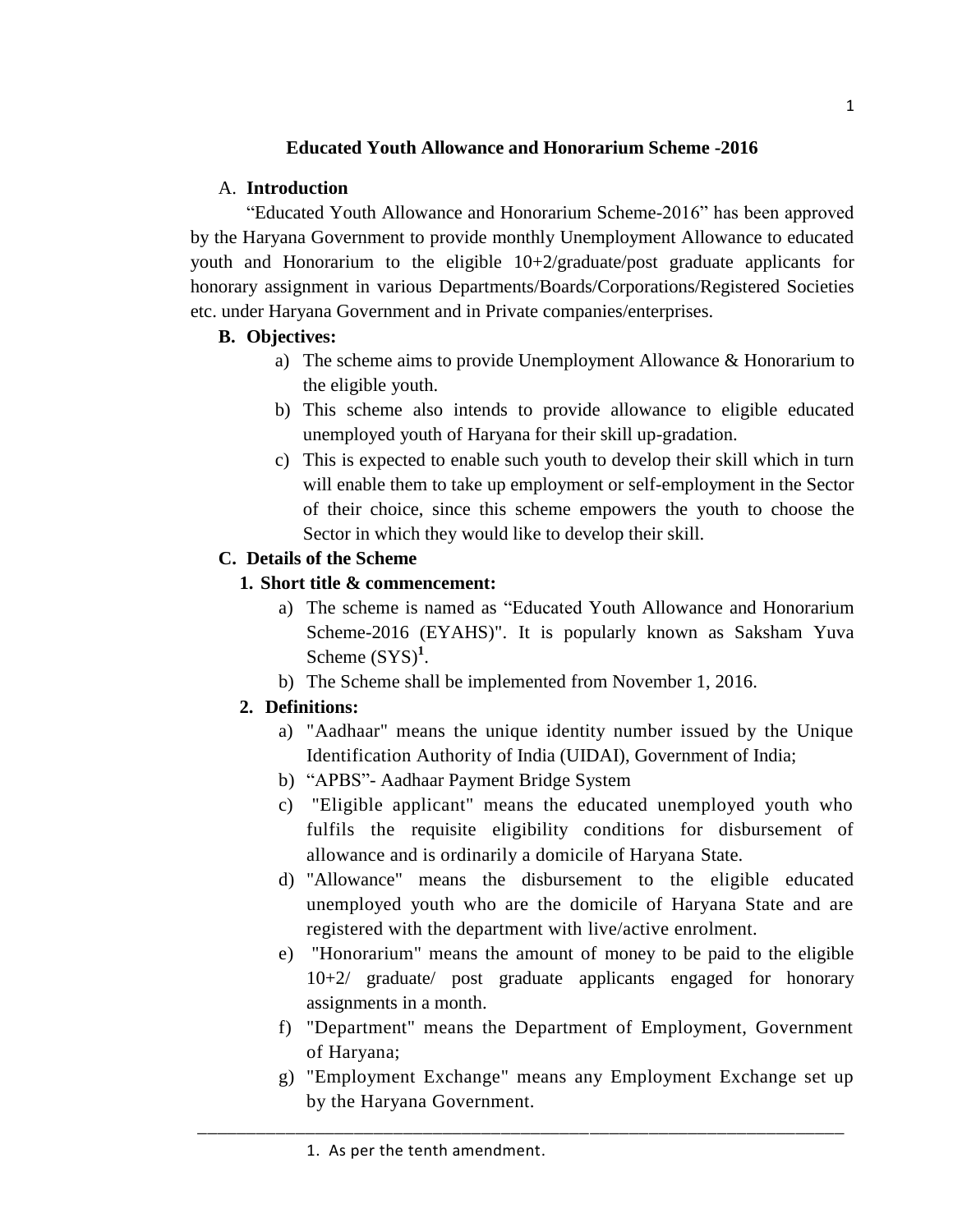- h) "Government" means the Government of Haryana in the Administrative Department.
- i) "State" means the state of Haryana Government.
- j) "Form" means a form appended to this Scheme or on the web-portal of the Scheme/Department.
- k) "Live Register" means the valid employment index cards of those persons who are registered in the Employment Exchanges of the State of Haryana.
- l) "Controlling Officers/Office Incharge" of the Employment Exchange will include an Officer/Official to whom the powers of the officer incharge of the Employment Exchange under this Scheme may have been delegated by the Department.
- m) "Engagement" means the engagement of an eligible applicant, as per assignment in the respective administrative department, purely for the purpose to disburse honorarium in lieu of 100 hours of honorary assignment in a month.
- n) "Indenting department" means that administrative department/s, on whose request; the eligible applicant has been assigned 100 hours honorary assignment in a month.
- o) "Family" means a group of individuals who share ties of blood, marriage, or adoption; a group residing together and consisting of parents, children, and other relatives by blood or marriage; a group of individuals residing together who have consented to an arrangement similar to ties of blood or marriage;
- p) "Family income" means the gross annual income of the family where the eligible applicant is associated as a family member;
- q) "Honorary assignment" means any work which is an occasional or intermittent character as required by the different Departments/Boards/Corporations/Societies etc. under Government of Haryana. It is not employment provided by Government of Haryana and therefore, labour laws are not applicable in case of this scheme<sup>1</sup>.

## **3. Component of scheme/ eligibility of criterion.**

The scheme shall have two components, namely:-

- A. Unemployment Allowance Sub-Scheme/Component; and;
- B. Honorarium Sub-Scheme/Component.

# A. **Unemployment Allowance Sub-Scheme**

All eligible applicants shall be disbursed unemployment allowance at the rate given in the following table. An eligibility criterion to qualify under this sub-scheme is following:-

\_\_\_\_\_\_\_\_\_\_\_\_\_\_\_\_\_\_\_\_\_\_\_\_\_\_\_\_\_\_\_\_\_\_\_\_\_\_\_\_\_\_\_\_\_\_\_\_\_\_\_\_\_\_\_\_\_\_\_\_\_\_\_\_\_\_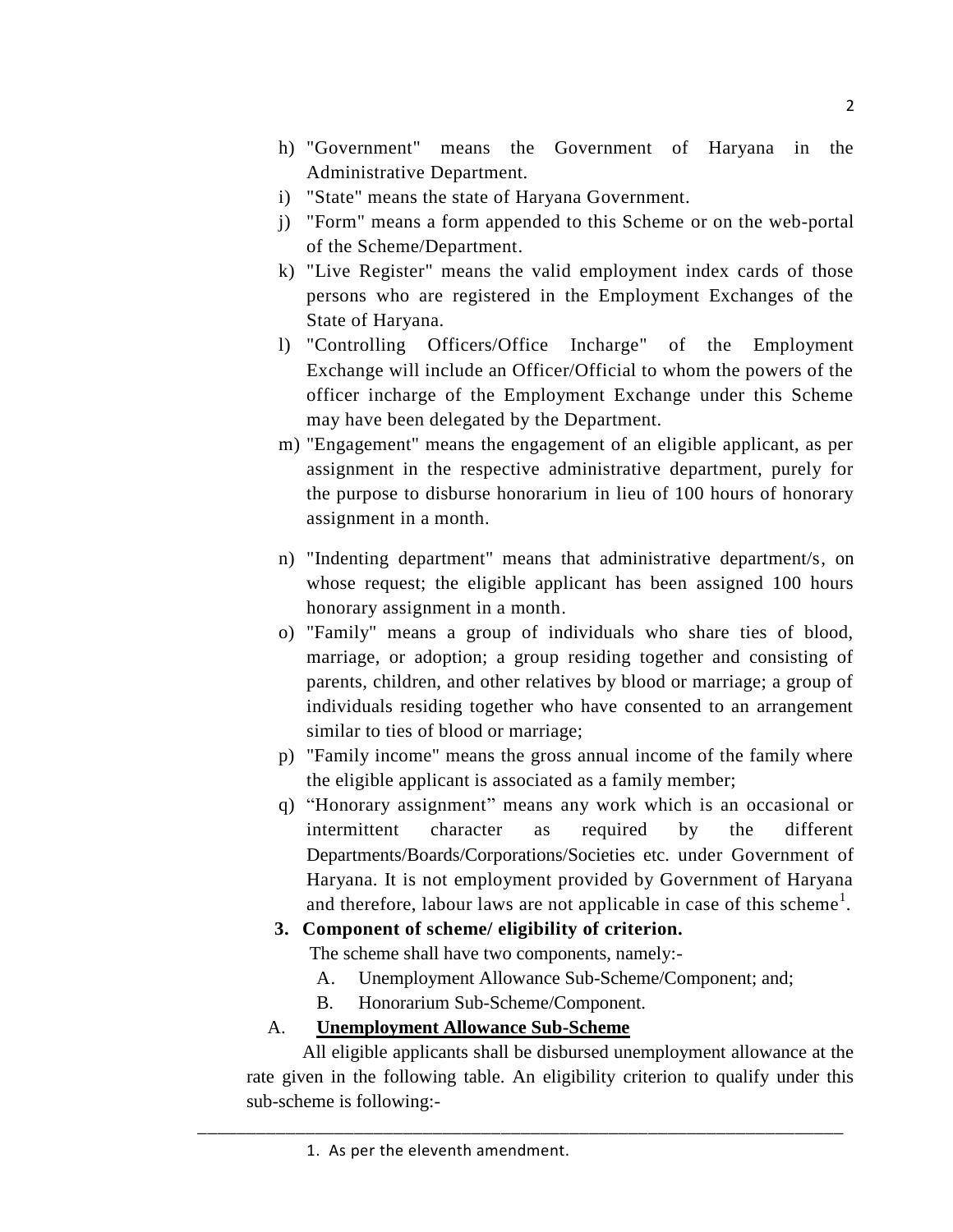- *i)* Applicant should be a domicile of Haryana.
- *ii)* Applicants, who are only Graduate or 10+2 qualified, should be registered in the Live Register of any Employment Exchange in the State for a minimum period of three (03) years as on  $1<sup>st</sup>$  November of a year.
- *iii)* 10+2/Graduate/Post-graduate applicants should be registered in the Live Register of any Employment Exchange in the State on the date of application. If not already registered, a Post-graduate/graduate qualified applicant may now register on **[www.hrex.gov.in](http://www.hrex.gov.in/)** website of the Department.
- *iv)* (*a*)Applicant should have passed the 10+2 examination from a Board recognized by Haryana Government.

OR

- (*b*) Two year certificate/diploma course passed after Matric from any Board/University recognized by Haryana Government.
- *v)* (*a*)Applicant should be holding a Graduate degree from a University recognized by Haryana Government.

#### OR

- (*b*) Applicant should have passed any recognized three year certificate/diploma course after 10+2.
- *vi)* Applicant should hold a Post-graduate degree from a University recognized by the Haryana Government.
- *vii)* Applicant's age should be between 21 to 35 years.
- *viii)* Applicant should not be an employee dismissed from Government Service.
- *ix)* Applicant should not be in any kind of employment e.g. public/private sector/quasi-government or self-employment.
- *x)* The annual family income of applicant shall not exceed rupees three lakhs (Rs.3 lakhs) from all sources.

| Qualification                | Rate of Allowance (w.e.f. 01-11-2016)                   |  |
|------------------------------|---------------------------------------------------------|--|
| (for both Male & Female)     | @ Rs./ per month                                        |  |
| Matriculation                | $100/-$ *                                               |  |
|                              | * The applicants availing benefits under the earlier    |  |
|                              | scheme will be disbursed allowance, till they attain    |  |
|                              | the age of 35 years. Under the new scheme <i>w.e.f.</i> |  |
|                              | 01.11.2016, the minimum qualification is $10+2$ .       |  |
| $10+2$ or equivalent         | $900/-$                                                 |  |
| Graduates or equivalent      | $1,500/-$                                               |  |
| Post-Graduates or equivalent | $3,000/-$                                               |  |

**Rate of allowance (***per month***)** is as follows: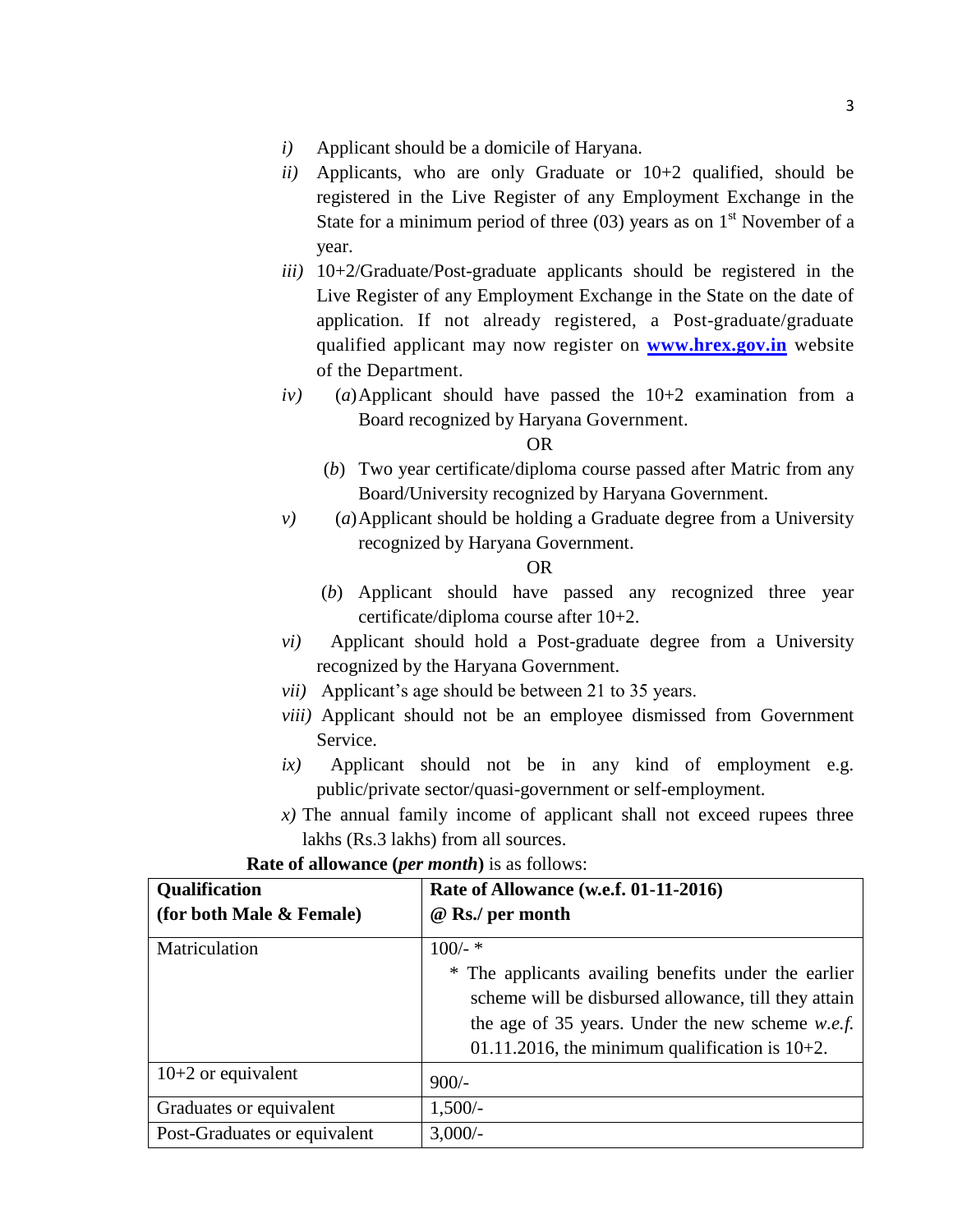#### **B. Honorarium Sub-Scheme/Component**

**(1)** The eligible 10+2/graduate/post-graduate unemployed youth shall be paid an additional amount as honorarium up to the limit of Rs. 6,000 per month for up to 100 hours of honorary assignment in a month in various Departments/Boards/ Corporations/Registered Societies etc. under Haryana Government and in Private companies/enterprises (as per their requirement) with the assistance of Department of Industries and Commerce, Haryana.

**Note:** *(a)* The honorarium, in lieu of the honorary assignments in various Departments/Boards/Corporations etc. under Haryana Government shall be given by the Department of Employment from the approved budget and head of the existing UEA Scheme - 2005.

- *(b)* The honorarium to the eligible 10+2/graduate/post-graduate applicants engaged for honorary assignments in the Private companies/enterprises will NOT be paid by the Department of Employment but by the concerned company/enterprise. For this purpose, Department of Industries and Commerce, Haryana shall be the Nodal Department. The Unemployment allowance of ₹ 900/1,500/3,000 shall also be paid by the concerned private company /enterprises**<sup>1</sup>** . However Unemployment Allowance of those Saksham Yuva, who have been approved for honorary work till  $1<sup>st</sup>$  April, 2018, will be paid by Employment Department not by concerned Private Companies/Enterprises which deploys them for honorary work **<sup>2</sup> .**
- **(2)** The eligibility conditions for giving the honorary assignment to a  $10+2\text{/graduate/}$ post graduate applicant shall be as follows:
	- *i)* Applicant should be a domicile of Haryana.
	- *ii)* Applicant should be registered in the Live Register of the concerned Employment Exchange. If not already registered, a 10+2/graduate/postgraduate qualified applicant may simultaneously register on **[www.hrex.gov.in](http://www.hrex.gov.in/)** website of the Department.
	- *iii*) The eligible Post Graduate/Graduate degree should have been obtained only through regular courses**<sup>3</sup>** from Punjabi University, Patiala **<sup>3</sup>** and any recognized Universities in UT Chandigarh or NCT Delhi or Haryana. Those applicants who have obtained their eligible degree through correspondence courses and been taking benefits under the scheme will also continue to avail the benefits **3.**
	- $iv)$  Applicant should have passed  $10+2$  examination, as regular student, from any recognized school, affiliated to Board of school Education Haryana, Bhiwani, Central Board of School Education (CBSE) Delhi and Indian Certificate of secondary Education (ICSE) Board, Delhi, situated in Haryana and UT Chandigarh only **<sup>4</sup>** .

\_\_\_\_\_\_\_\_\_\_\_\_\_\_\_\_\_\_\_\_\_\_\_\_\_\_\_\_\_\_\_\_\_\_\_\_\_\_\_\_\_\_\_\_\_\_\_\_\_\_\_\_\_\_\_\_\_\_\_\_\_\_\_\_\_\_\_\_\_\_\_\_\_

<sup>1:</sup> As per the second amendment.

<sup>2:</sup> As per the sixth amendment.

<sup>3:</sup> As per the fifth Amendment.

<sup>4.</sup> As per the tenth amendment, sub point iv) of 2 is inserted.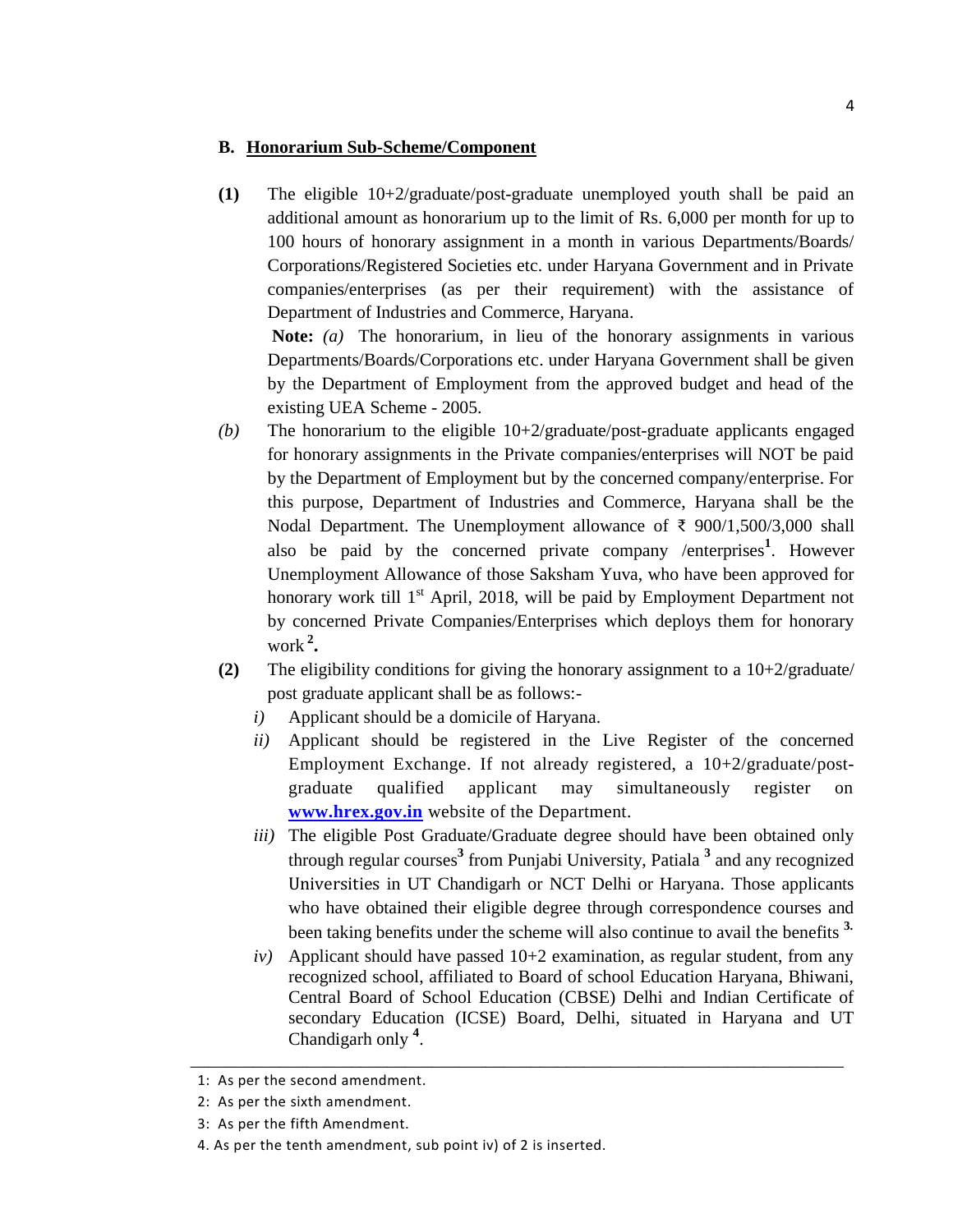- *v*) Applicant's age should be between 18 to 35 years for  $10+2^{-1}$  and 21 to 35 years for graduate/post graduate.
- *vi)* Applicant should not have passed 10+2 examination through correspondence/ National Open School **<sup>1</sup>** .
- *vii)* Applicant should not be a regular student under full time course **<sup>1</sup>** .
- *viii)* Applicant should not be an employee dismissed from Government Service.
- *ix)* Applicant should not be in any kind of employment e.g., public/private sector/quasi-government or self-employment.
- *x)* The annual family income of applicant shall not exceed rupees three lakhs (Rs.3 lakhs) from all sources.
- *xi)* The honorarium shall be paid for a maximum period of 03 years (36 months) or 35 years of age, whichever is earlier. Period of 3 years (36 months) shall start from date of allotment of honorarium assignment and age of 35 years shall be the exact date of completion of 35 years **<sup>2</sup>** .
- *xii)* The registration for this component of the scheme shall be online in digital mode only on **[https://hreyahs.gov.in.](https://hreyahs.gov.in/)**
- **(3)** Further, the applicant shall furnish a self-attested declaration with the following conditions:
	- *i*) That the house of applicant has a functional toilet. If the applicants house no functional toilet he/she shall make a functional toilet within two months from the date of registration **<sup>2</sup>** .
	- *ii)* That the family of the applicant has no pending dues payable to/is defaulter of the Power Department or its companies and if in default, then she/he undertakes to utilize part of the honorarium /allowance towards clearance of the dues.
	- *iii*) That the family of the applicant is not a defaulter of any Co-operative Bank and if in default, then he/she undertakes to utilize part of the honorarium/allowance towards payment of such dues **<sup>2</sup>** .
	- *iv)* That there is no encroachment on public/Panchayat land by any member of his/her family.
	- *v)* That the family of the applicant is not a defaulter of house tax payable to a Urban Local Body and if in default, then he/she undertakes to utilize part of the honorarium/allowance towards of such dues **<sup>2</sup>** .
- **(4)** Honorary assignments (as per para (6)) will be offered seniority-wise and the seniority of the applicants shall be maintained district-wise, either in the district of his choice OR where he is ordinarily resident of, and be determined as per the following:-

\_\_\_\_\_\_\_\_\_\_\_\_\_\_\_\_\_\_\_\_\_\_\_\_\_\_\_\_\_\_\_\_\_\_\_\_\_\_\_\_\_\_\_\_\_\_\_\_\_\_\_\_\_\_\_\_\_\_\_\_\_\_\_\_\_\_\_\_\_\_\_\_\_\_\_\_

<sup>1:</sup> As per the tenth amendment sub point v) of 2 is amended and sub points vi) & vii) are inserted in point 2.

<sup>2:</sup> As per the first amendment.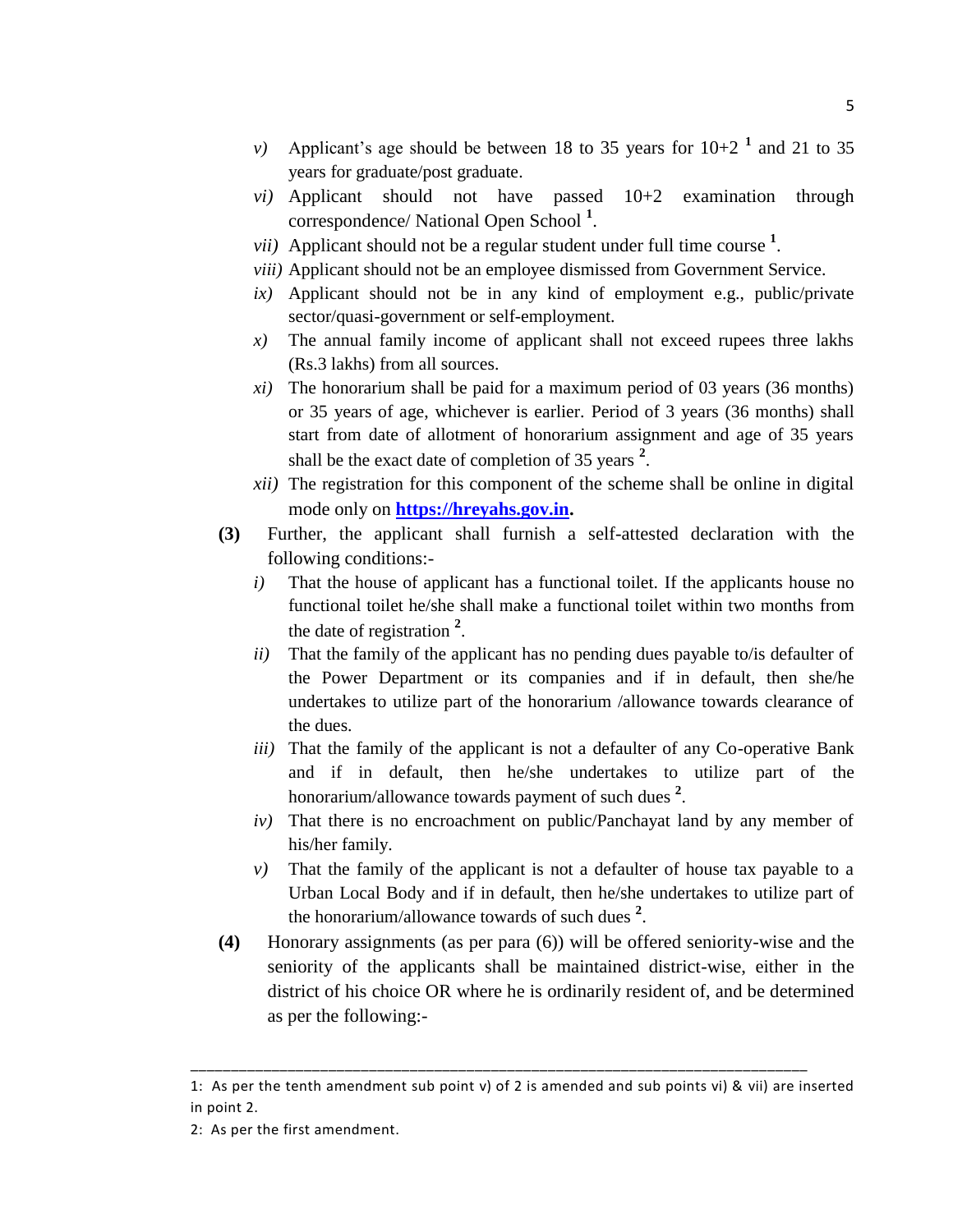- *i*) Firstly, the applicant with higher age, as per the list, shall be higher in seniority;
- *ii)* In case the age is same, then the applicant who has obtained the 10+2/graduate/post-graduate degree earlier, shall be senior (for this the year of successful completion of 10+2/graduate/post-graduate studies shall be considered);
- *iii)* In the rare case where the age and year of 10+2/Graduate/PG certificate/degree is identical, then the applicant obtaining higher percentage of marks in 10+2/Graduation/Post-Graduation examination shall be senior. In case any applicant acquires more than one Post-Graduation degree, the one with the highest percentage of marks shall be considered.
- *iv)* The seniority list of a particular district shall be generated on the last working day of the month for the purpose of assigning the honorarium assignment in the succeeding month **<sup>1</sup>** .
- *v)* All those applicants who have not been assigned any honorarium assignment in a particular month have to be taken in the seniority list for the assignment of honorary assignment in the succeeding month **<sup>1</sup>** .
- *vi)* Notwithstanding above provision from (i) to (v), the applicant who got seniority in the previous month to get the honorary work will retain his same seniority for the coming months too for all purposes except in those cases where a requisitioning department requests for a specific educational qualification. **<sup>2</sup> In addition, priority will be given to all those Saksham Yuva who have attended Skill Training Programme<sup>4</sup> .**
- **(5)** An applicant must indicate a district of his choice where he would like to do an honorary assignment at the time of online registration. He/she may change this option of district once in six months, in the first<sup>3</sup> fortnight of March & September every year, through the online portal **[https://hreyahs.gov.in](https://hreyahs.gov.in/)**.
- **(6)** While submitting his/her application, the applicant shall select five preferential work options (*illustrative only),* out of the following:-
- *i)* Information, Education & Communication (IEC) and suchlike activities of Haryana Government/Union Government schemes such as 'Beti Bachao-Beti Padao', 'Swachh Bharat Mission', 'National Health Mission', EYAHS etc.

\_\_\_\_\_\_\_\_\_\_\_\_\_\_\_\_\_\_\_\_\_\_\_\_\_\_\_\_\_\_\_\_\_\_\_\_\_\_\_\_\_\_\_\_\_\_\_\_\_\_\_\_\_\_\_\_\_\_\_\_\_\_\_\_\_\_\_\_\_\_\_\_\_\_

<sup>1:</sup> As per the first amendment.

<sup>2:</sup> As per the third amendment, sub point vi) of 4 is inserted.

<sup>3:</sup> As per twelfth amendment

<sup>4:</sup> As per thirteen amendment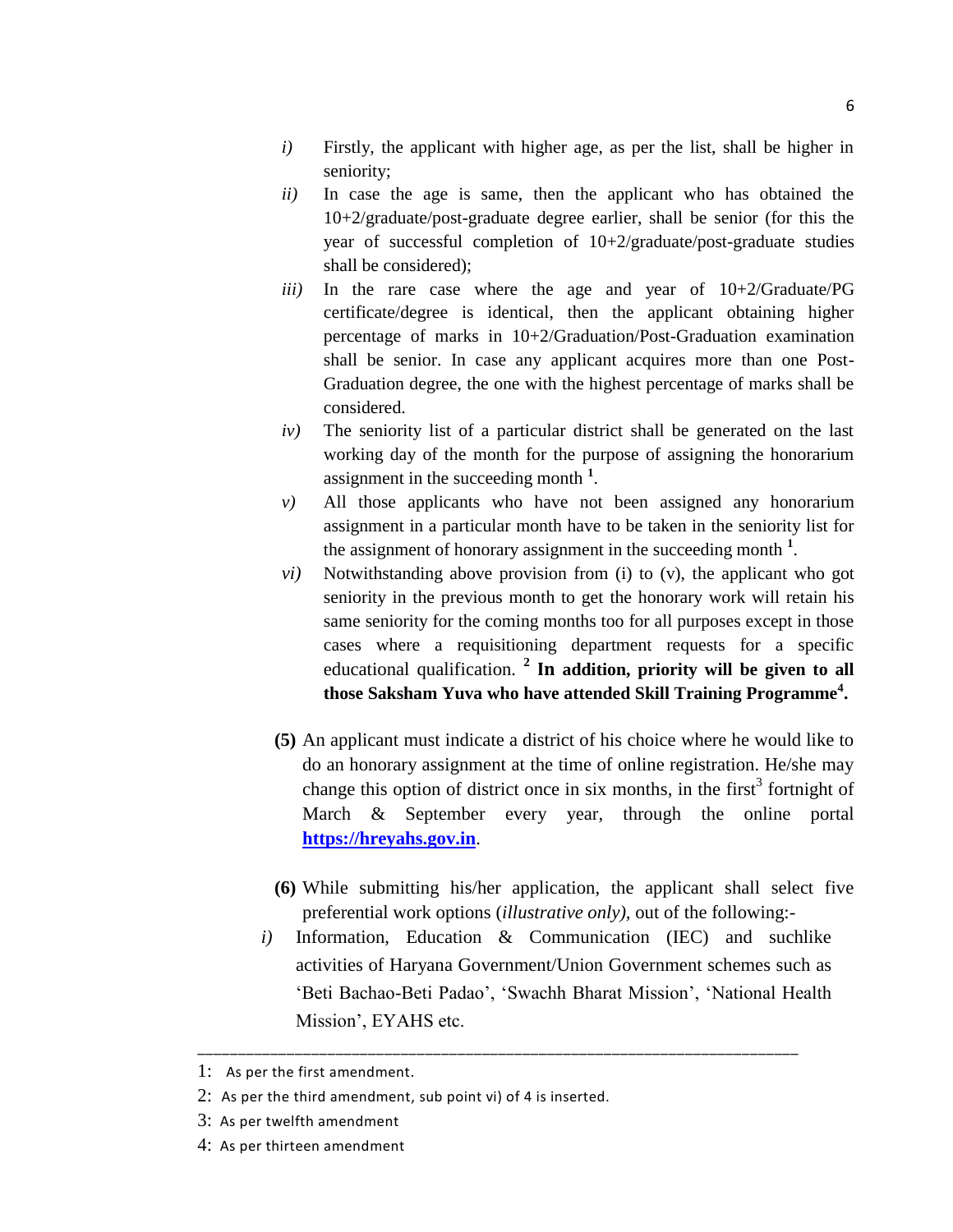- *ii)* Marketing, Field publicity, Awareness generation and suchlike work in Government Boards, Corporations and other government agencies.
- *iii)* Survey work such as SRDB, BPL etc.
- *iv)* Remedial classes for weak students of Government Schools.
- *v*) Coaching classes for competitive exams.
- *vi)* Awareness generation & survey work such as for water conservation, micro/minor irrigation, soil testing, stoppage of burning of paddy stubble/chaff in fields and other such activities.
- *vii)* Sports and Yoga coaching classes in schools, colleges and village panchayats for the so qualified and eligible PG/Graduate applicants/beneficiaries.
- *viii)* Old age home services.
- *ix)* Traffic Marshal/Home guard services related assignment & assistance.
- *x)* Any other work, as identified by the Government, a Department or Deputy Commissioner at the field level in keeping with the specific needs of the area.
- *xi)* In the private sector enterprises/establishments, the following sectors have been broadly indicated by the Industries Department for the honorary assignments:-

IT and ITeS.

Auto and auto-ancillary Industries.

Textiles.

Banking, Financial Services and Insurance.

Retail Industry

Agriculture & Allied Sector etc.

*xii)* As far as is practicable, the beneficiary shall be given an honorary assignment out of his/her preferences as indicated by him/her, however, he/she will be required to undertake any honorary assignment as entrusted to him/her.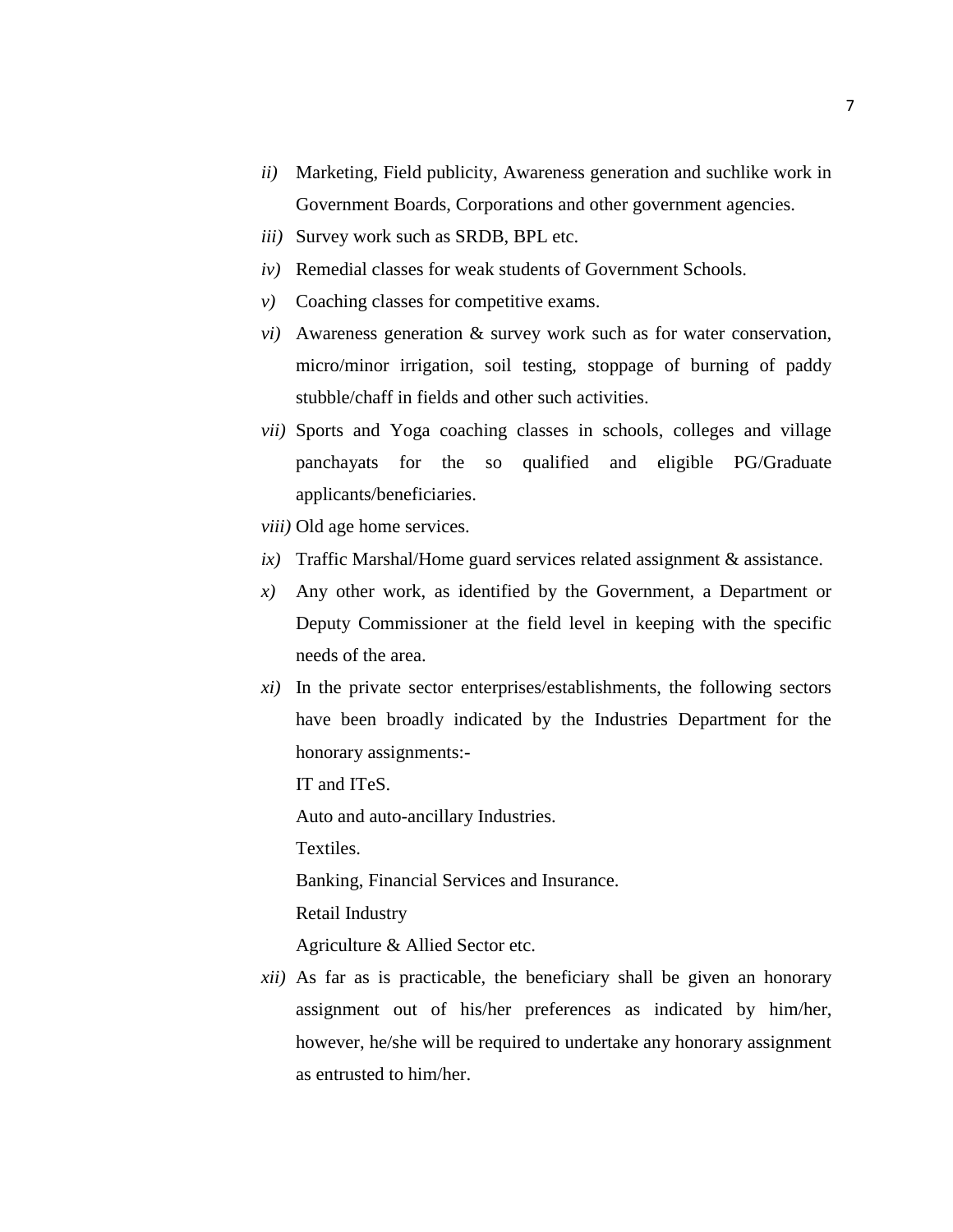- **(7)** Those eligible 10+2/graduate/post-graduate applicants whom the designated Department is not able to engage for the honorary assignments shall be given allowance  $@ \t{3} 900/1,500/3,000$  per month, subject to the condition that the applicant shall attend skill training under the various skill development programs being organized by the Government as and when his/her name is sponsored and nominated for such training by the Department. The skill training options (at least ten in all) shall be given by the applicant at the time of registration from the over 200 skill trainings indicated in the online registration form on the online portal **[https://hreyahs.gov.in](https://hreyahs.gov.in/)** (Annexure-I of the identified priority areas and the skills of HSDM as appended may kindly be seen).
	- a) In case a beneficiary fails to attend a scheduled skill training at first instance, his/her allowance will be suspended; and; **<sup>1</sup>**
	- b) If he/she does not attend the second such scheduled skill training, he/she will be removed from the scheme **<sup>1</sup>** .

 The eligible 10+2/graduate/post graduate applicant shall get unemployment allowance  $\mathcal{Q} \in \{900/1,500/3,000\}$  from the month in which his/her application has been approved instead of month of his registration on the portal under this scheme**<sup>2</sup>** . If the application of the eligible 10+2/graduate/post graduate is approved on the last day of a month, he/she will get the allowance of that month <sup>3</sup>.

- **(8)** The 10+2/graduate/post-graduate qualified beneficiary who fails to attend to/report to any honorary assignment he/she is nominated for within 7 days**<sup>4</sup>** then:
	- a) In the first instance, his/her unemployment allowance shall be suspended till he/she reports for such assignment; and
	- b) In the second instance, if he/she again fails to report within 7 days **<sup>4</sup>** , then the unemployment allowance shall be discontinued and his/her name shall be kept in abeyance from the list of beneficiaries.
- **(9)** If an applicant leaves the honorary assignment after few days of joining the assigning without giving any reason, he/she will be declared ineligible for one year for any type of honorary assignment. In such case, he/she can appeal for honorary assignment by submitting valid reasons to the DC of the concerned District whose decision shall be final **<sup>4</sup>** .

\_\_\_\_\_\_\_\_\_\_\_\_\_\_\_\_\_\_\_\_\_\_\_\_\_\_\_\_\_\_\_\_\_\_\_\_\_\_\_\_\_\_\_\_\_\_\_\_\_\_

<sup>1:</sup> As per the seventh amendment.

<sup>2.</sup> As per the third amendment.

<sup>3:</sup> As per the second amendment.

<sup>4:</sup> As per the first amendment, point 8 is amended and Point 9 is inserted.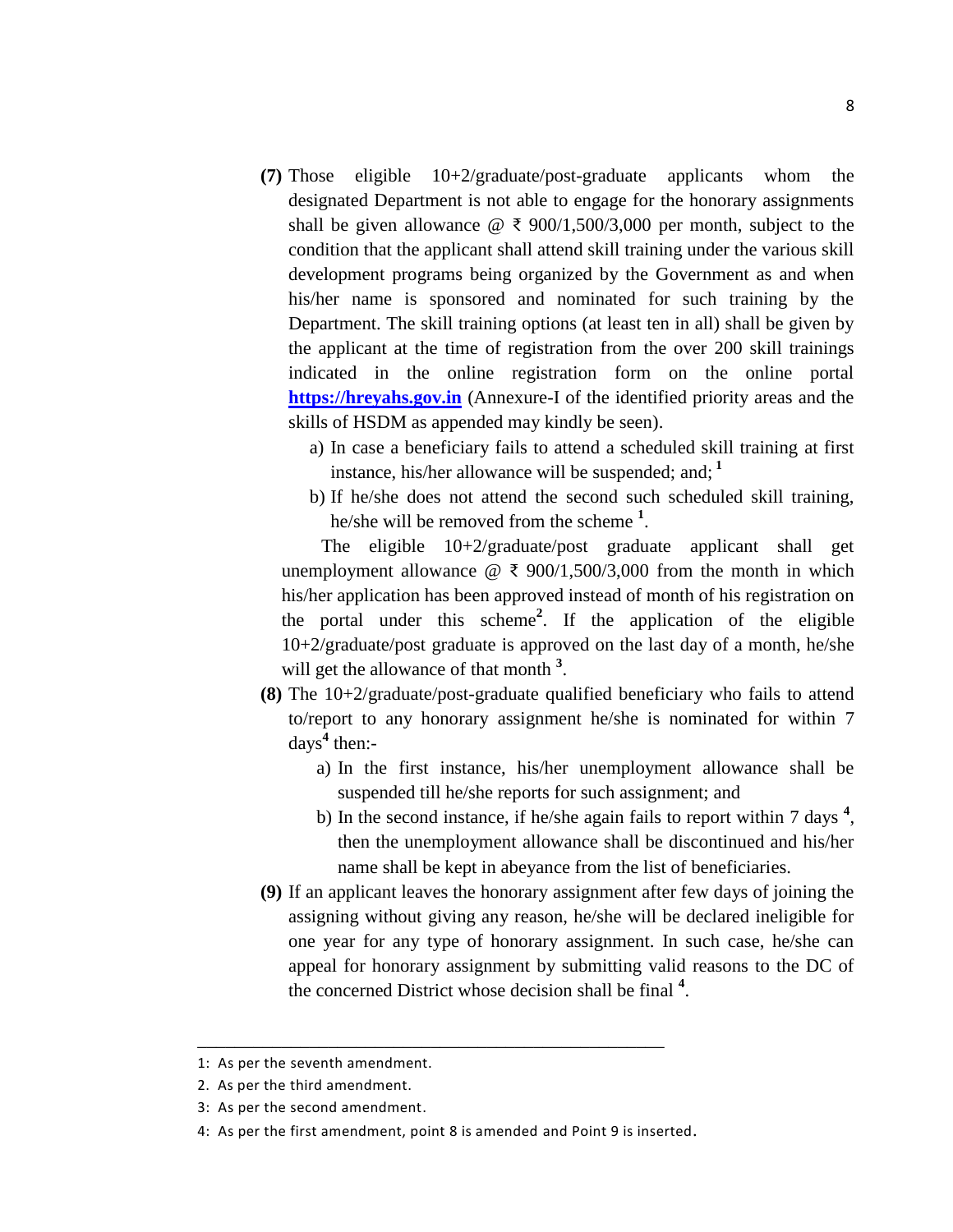- **(10)** If the indenting department put the beneficiary on training required for honorary assignment that shall be treated as part of honorary assignment provided the duration of such training does not exceed 2 working days<sup>1</sup>.
- **(11)** A cap is to be provided to the "Saksham Yuva" (Young Unemployed Voluntary Associate) as a token identity and honour to these youth. This cap will be procured and distributed by the Head Quarter/ Concerned District Employment Officer after the following due procedure <sup>1</sup>.
- **(12)** The SAKSHAM YUVA Scheme is extended to incorporate registered Science, Engineering and Science equivalent Graduates of the State. The registration for these graduates on SAKSHAM Portal will start from April 1 st, 2017. Commerce **<sup>2</sup>** and Arts Graduates **<sup>3</sup>** are also included in the scheme The Saksham Yuva once deployed will get Rs.7,500/- (Allowance Rs. 1,500 + Honorarium Rs.6,000/-) for 3 years or 35 years of age whichever is earlier. The eligibility conditions for Unemployment Allowance & Honorarium under the scheme shall be as follows as approved in original scheme document:
	- a) All degrees of BE, B.Tech, B.Sc, B.Com **<sup>2</sup>** and B.A. **3** are to be considered as eligible provided they have been granted by a recognized University/affiliated colleges in the State of Haryana, NCT Delhi, UT Chandigarh and Punjabi University, Patiala **<sup>4</sup>** only through regular courses **<sup>4</sup>** .
	- b) Other eligibility conditions e.g. income, domicile etc. shall remain the same as for Post-Graduate unemployed youths **<sup>5</sup>** .

\_\_\_\_\_\_\_\_\_\_\_\_\_\_\_\_\_\_\_\_\_\_\_\_\_\_\_\_\_\_\_\_\_\_\_\_\_\_\_\_\_\_\_\_\_\_\_\_\_\_\_\_\_\_\_\_\_\_\_\_\_\_\_\_

<sup>1.</sup> As per the first amendment, Points 10 & 11 are inserted.

<sup>2.</sup> As per the fourth amendment.

<sup>3:</sup> BA (Maths) as per third amendment and Arts Graduates by eighth amendment are included.

<sup>4:</sup> As per the fifth Amendment.

<sup>5:</sup> As per the third amendment point 12 (including a) & b)) is inserted and later amended.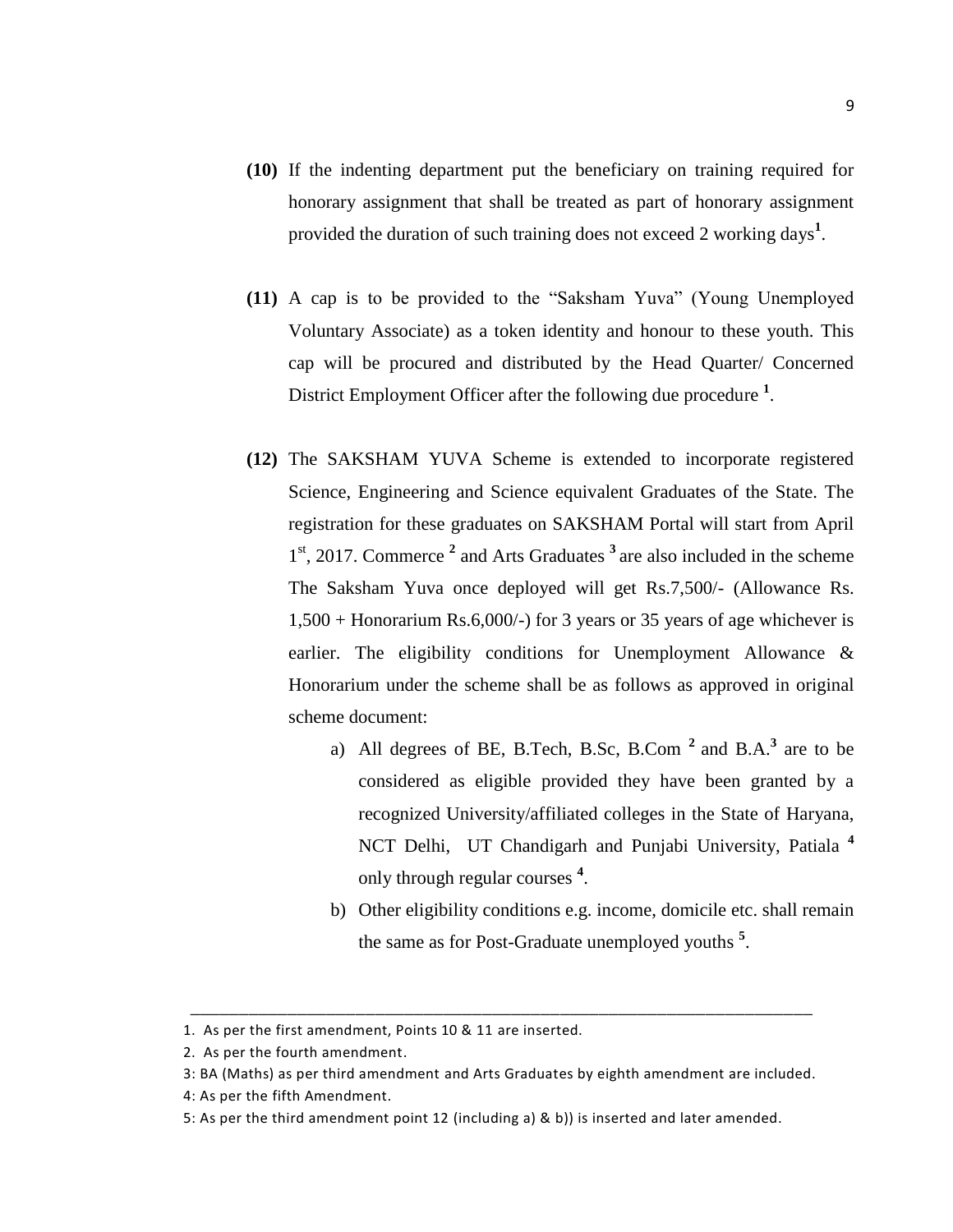- **(13)** The SAKSHAM YUVA Scheme is extended to incorporate registered 10+2 applicants of the State **<sup>1</sup>** . The Saksham Yuva once deployed will get Rs.6,900/- (Allowance Rs. 900 + Honorarium Rs. 6,000/-) for 3 years or 35 years of age whichever is earlier. The eligibility conditions for Unemployment Allowance & Honorarium under the scheme shall be as follows:
	- a) Applicant should have passed 10+2 examination, as regular student, from any recognized school, affiliated to Board of school Education Haryana, Bhiwani, Central Board of School Education (CBSE) Delhi and Indian Certificate of secondary Education (ICSE) Board, Delhi, situated in Haryana and UT Chandigarh only.
	- b) Applicant's age should be between 18 to 35 years.
	- c) Applicant should not have passed 10+2 examination through correspondence/ National Open School.
	- d) Applicant should not be a regular student under full time course.
	- e) Other eligibility conditions e.g. income, domicile etc. shall remain the same as for Post-Graduate unemployed youths.
- **(14)** The cost of travelling of Saksham Yuva who are deployed by Departments/ Boards/Corporations in any field work is to be reimbursed by the concerned Indenting Department as per the actual cost of travelling by cheapest mode of travel in the district i.e. Bus/Train and Auto (preferably shared) if bus/ train is not available **<sup>2</sup>** .

1. As per the tenth amendment, point 13 (including sub points a) to e) ) is inserted.

\_\_\_\_\_\_\_\_\_\_\_\_\_\_\_\_\_\_\_\_\_\_\_\_\_\_\_\_\_\_\_\_\_\_\_\_\_\_\_\_\_\_\_\_\_\_\_\_\_\_\_\_\_\_\_\_\_\_\_\_\_\_\_\_

2: As per the ninth amendment.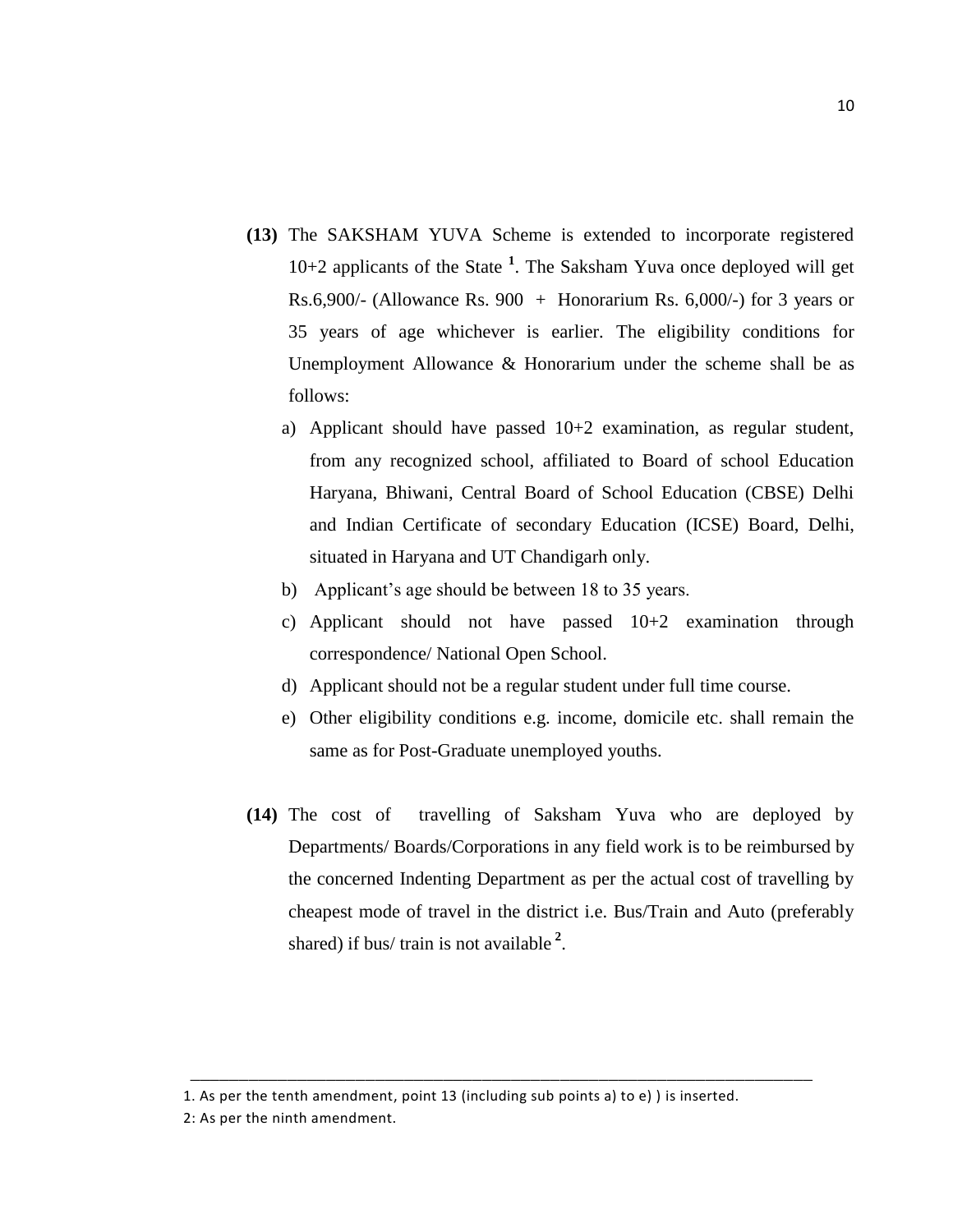#### **4. Application for the Allowances/ Honorarium**

A Registered applicant with employment exchange shall apply online in digital mode only on [https://hreyahs.gov.in](https://hreyahs.gov.in/). If applicant is not already registered in the "Live Register of Employment Exchange" he/she may now registered on [www.hrex.gov.in](http://www.hrex.gov.in/) website of the Department.

#### **5. Processing of applications & Entitlement for honorarium:**

On receipt of the online application for inclusion as eligible applicant, the controlling officer of the Employment Exchange shall verify the credentials of the applicant. Prior to entry into the honorarium component, the eligible applicant shall be at a liberty to opt for five preferential jobs, in ascending order, out of the available job profiles/options and place, as available. As far as is practicable, the beneficiary shall be given an honorary assignment out of his/her preferences as indicated by him/her, however he/she will be required to undertake any honorary assignment as entrusted to him/her. All those eligible applicants, for engagement for the purpose of honorarium, shall furnish a selfdeclaration/undertaking in respect of his house/family as per prescribed format (Annexure-II).

The controlling officer shall provide the list of eligible/ entitled 10+2/graduate/post-graduate applicants to the Divisional/District Employment Officer of the District who will comply the list of all eligible applicants as work option wise and forward it to the Deputy Commissioner of the District. The Deputy Commissioner will coordinate with the departments to assign 100 hrs/month honorary assignments to the eligible applicant as per seniority list. The Indenting department after getting the list of eligible list of applicants under this sub-scheme shall allot the honorary assignment for 100 hrs/month. However, it is being clarified that for the ease of taking maximum work from the applicants/beneficiaries and ease of calculation of number of hours the department will take the work for 12½ days in a month.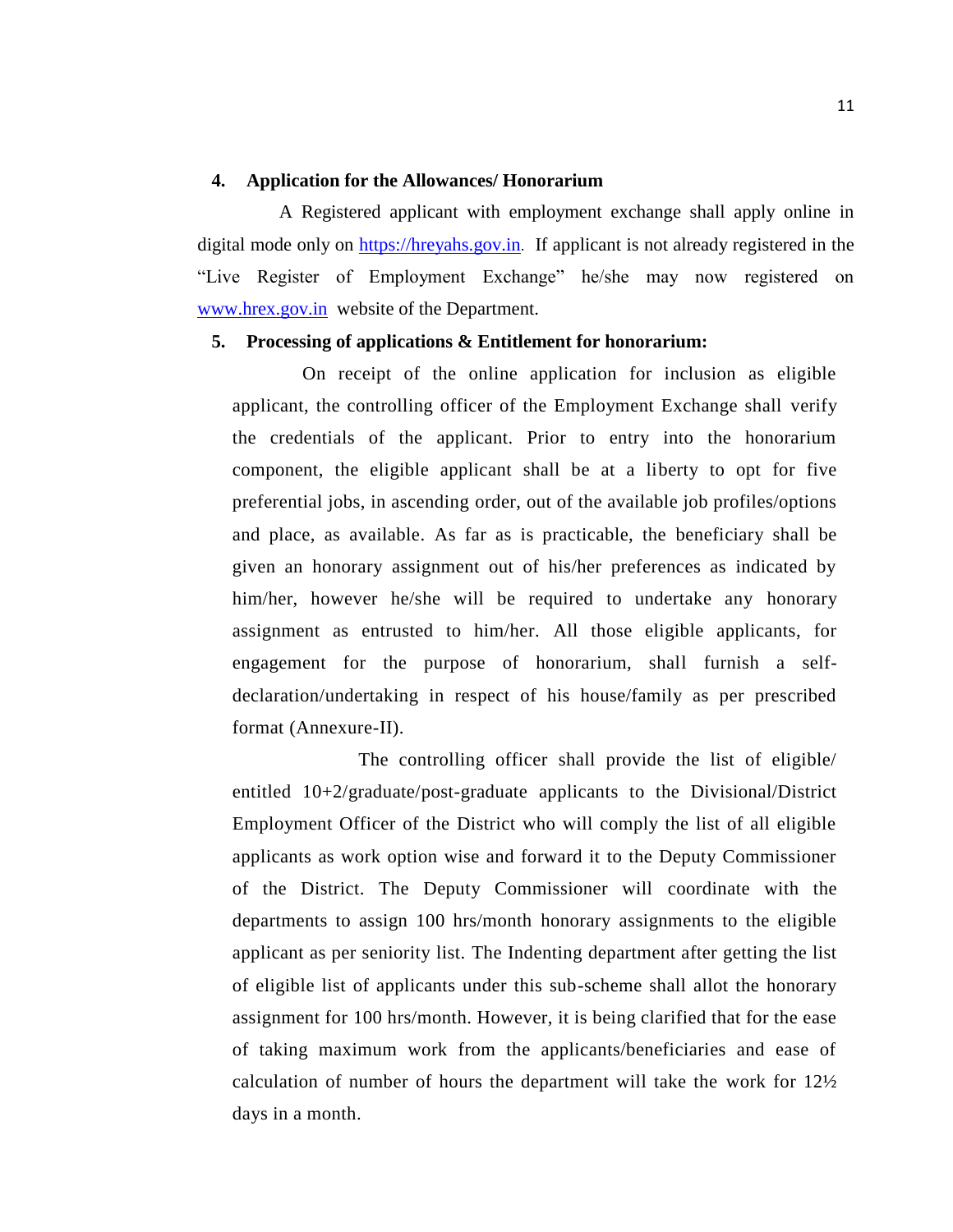- (i) On the SAKSHAM portal, if the SAKSHAM YUVA is deployed by any indenting department/PSU/Universities/Boards, then he/she has to be deployed for at least 3 years or on attaining 35 years of age, whichever is earlier **<sup>1</sup>** . To boost the rotation of Saksham Yuva in various Departments/Boards/Corporations etc., an Indenting Department will deploy Saksham Yuva for maximum 6 months (3 months Demand+ 3 months Extension). After 6 months it will relieve the deployed Saksham Yuva and demand afresh **<sup>2</sup>** .
- (ii) The deployment of SAKSHAM YUVA for honorary assignment will be done by  $20<sup>th</sup>$  of every month and they will report on work within a week **<sup>3</sup>** . Therefore, requisitions from indenting departments will be obtained by  $25<sup>th</sup>$  of the previous month and be sanctioned in the first two working days of next month.
- (iii) All indenting department will send their indents and detail of deployment to their respective HOD/MD and Administrative Secretary for information.

The Indenting department, at the end of the month will forward the number of hours of honorary assignment done by the beneficiaries to the Deputy Commissioner with a copy to Divisional/District Employment Officer. The Divisional/District Employment Officer in turn forward it to the concerned Employment Exchange under the jurisdiction of the district. The Controlling Officer of the Exchange in turn will pay the honorarium component as per number of hours of honorary assignment performed by the beneficiaries @ Rs.60/- per hour through APBS.

\_\_\_\_\_\_\_\_\_\_\_\_\_\_\_\_\_\_\_\_\_\_\_\_\_\_\_\_\_\_\_\_\_\_\_\_\_\_\_\_\_\_\_\_\_\_\_\_\_\_\_\_\_\_\_\_\_\_\_\_\_\_\_\_\_\_\_\_\_\_\_\_\_\_\_\_\_\_\_\_

<sup>1:</sup> As per the third amendment, sub points (i), (ii) & (iii) of 5 are inserted.

<sup>2:</sup> As per the sixth amendment.

<sup>3:</sup> As per tenth amendment.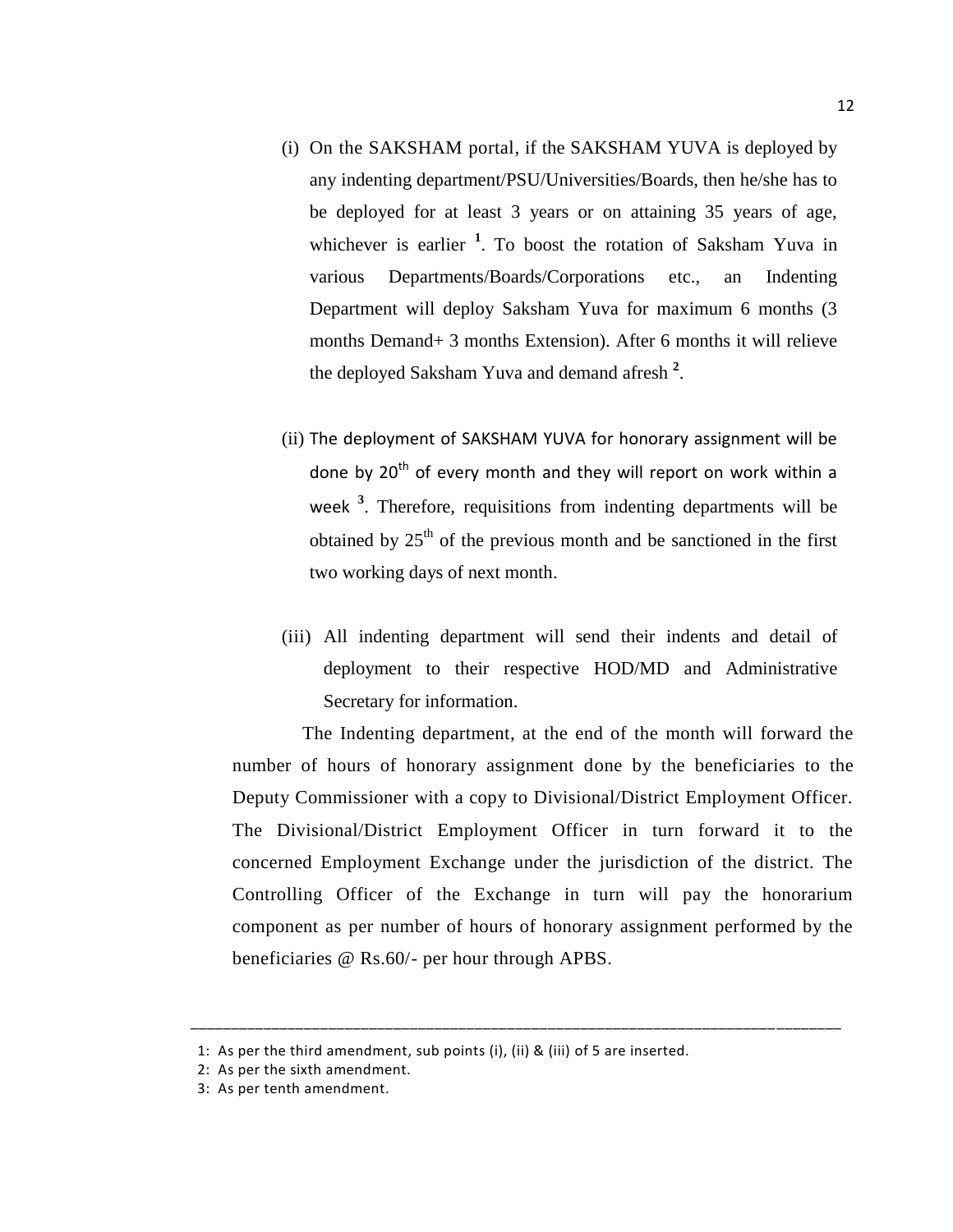The district employment officer will prepare a list of those eligible 10+2/Graduate/Post Graduate applicants whom the designated department is not able to engage for the honorary assignments and send the same to the Department of Industrial Training and Skill Development. It will be the responsibility of the Department of Industrial Training and Skill Development to enroll those applicants in appropriate Skill training module available in their department.

#### **Miscellaneous**

Any fraudulent declaration, false information submitted by the eligible applicant shall invite civil and/or criminal action, as per provisions under the applicable Acts, along with recovery of the disbursed honorarium/allowance.

Once the eligible applicant crosses the age limit (35 years), as prescribed for allowance, the Unemployment allowance shall be discontinued with immediate effect.

Honorarium for honorary assignments shall only be paid for a period of 3 years/36 months.

The honorarium to the eligible  $10+2/Gr$  aduate/Post-graduate applicants engaged for honorary assignments in the Private companies/enterprises will NOT be paid by the Department of Employment but by the concerned company/enterprise. For this purpose, Department of Industries and Commerce, Haryana shall be the Nodal Department. The Unemployment allowance of  $\bar{\zeta}$ 900/1,500/3,000 shall also be paid by the concerned private company/ enterprises **<sup>1</sup>** . However Unemployment Allowance of those Saksham Yuva, who have been approved for honorary work till  $1<sup>st</sup>$  April, 2018, will be paid by Employment Department not by concerned Private Companies/Enterprises which deploys them for honorary work **<sup>2</sup>** .

The controlling officer shall periodically check the status of eligible applicants, as per defined terms and conditions and a consolidated monthly report be forwarded to the head of the department.

\_\_\_\_\_\_\_\_\_\_\_\_\_\_\_\_\_\_\_\_\_\_\_\_\_\_\_\_\_\_\_\_\_\_\_\_\_\_\_\_\_\_\_\_\_\_\_\_\_\_\_\_\_\_\_\_\_\_\_\_\_\_\_\_\_\_\_\_\_\_\_\_\_\_\_\_\_\_\_\_

 <sup>1:</sup> As per the second amendment.

 <sup>2:</sup> As per the sixth amendment.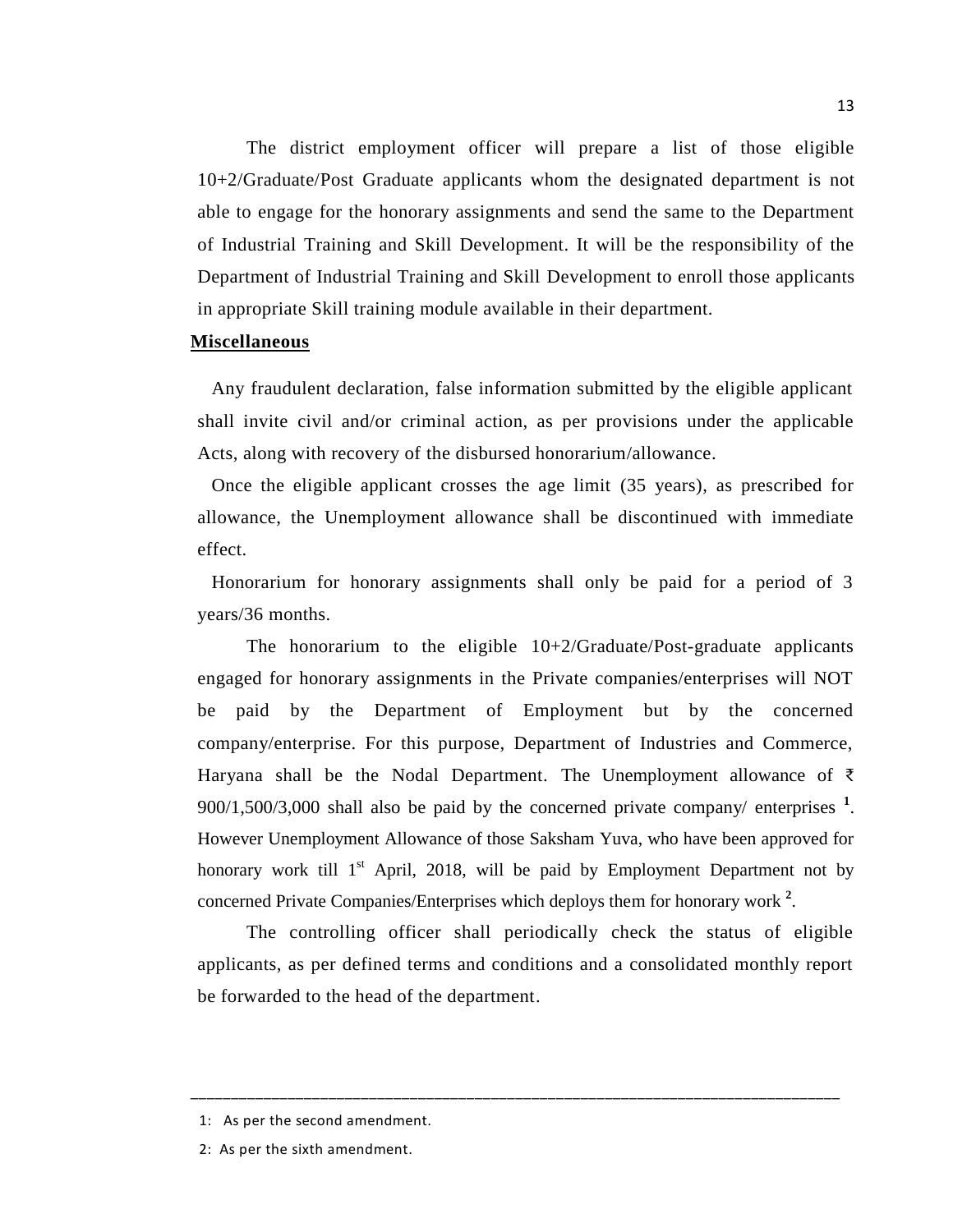## 6. **Grievances Redressal Mechanism**

#### **Fair Opportunity for Being Heard:**

In case of non-allotment of work by the Intending department of eligible applicant, as the case may be, the eligible applicant may submit an application, in writing, to the controlling officer. The Controlling Officer shall give the eligible applicant a reasonable and fair opportunity for defending the case in person and it shall be responsibility of indenting department to present before the controlling officer all relevant records for passing a speaking order. The findings/order of the same shall be recorded for further reference.

#### **Appellate Authority/s:**

**First Appellate Authority:** The concerned ADC of the District shall be First Appellate Authority. Where the eligible applicant is aggrieved by any order of the Controlling Officer, he/she may, within 30 days of the date of communication of such order, make an online**<sup>1</sup>** application to the First Appellate Authority for revision against the said order. Taking cognizance of order, the First Appellate Authority may confirm, alter or rescind the decision of the Controlling Officer.

**Second Appellate Authority:** The Deputy Commissioner of the concerned district shall be second and final appellate authority.

Provided that the Second Appellate Authority may entertain the application after the expiry of the said period of fifteen days, if he is satisfied that the eligible applicant was prevented by sufficient cause from filing the application in time.

#### **Protection of Officers/officials from Personal Liability:**

No suit, prosecution or other legal proceeding shall lie against any public servant or any other acting for or anything in good faith done or intended to be done in pursuance of the provisions of this scheme or of any directions made thereof.

\_\_\_\_\_\_\_\_\_\_\_\_\_\_\_\_\_\_\_\_\_\_\_\_\_\_\_\_\_\_\_\_\_\_\_\_\_\_\_\_\_\_\_\_\_\_\_\_\_\_\_\_\_\_\_\_\_\_\_\_\_\_\_\_\_

<sup>1:</sup> As per tenth amendment.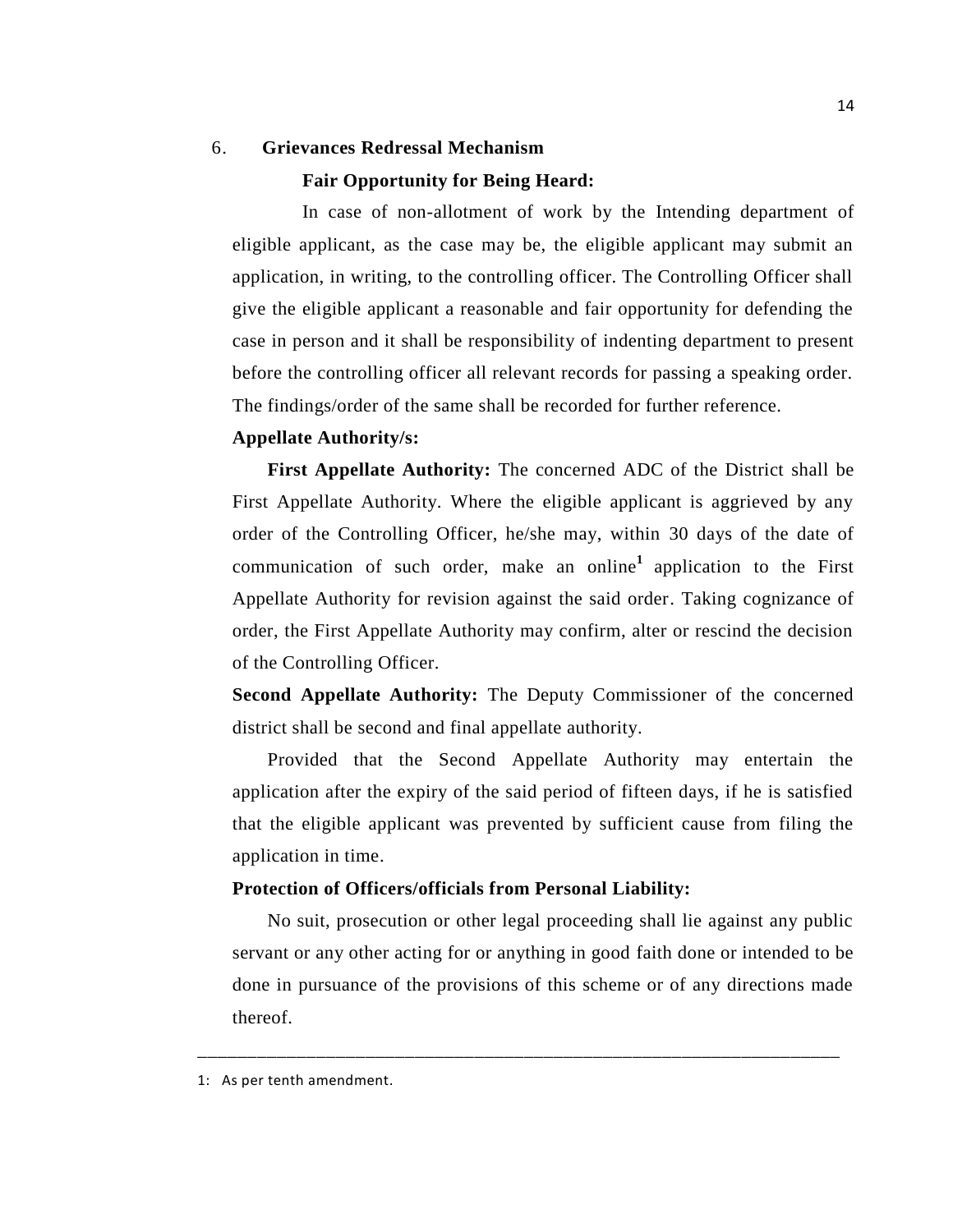# 7. **Power to Interpret, Amend and Relax**

The power to interpret, change, amend, relax and removal of difficulties of the scheme shall lie with the department. The communications regarding the interpretation and alteration of this scheme shall be addressed to the Department of Employment by the competent authority of the Indenting department concerned for their disposal.

------------x-------------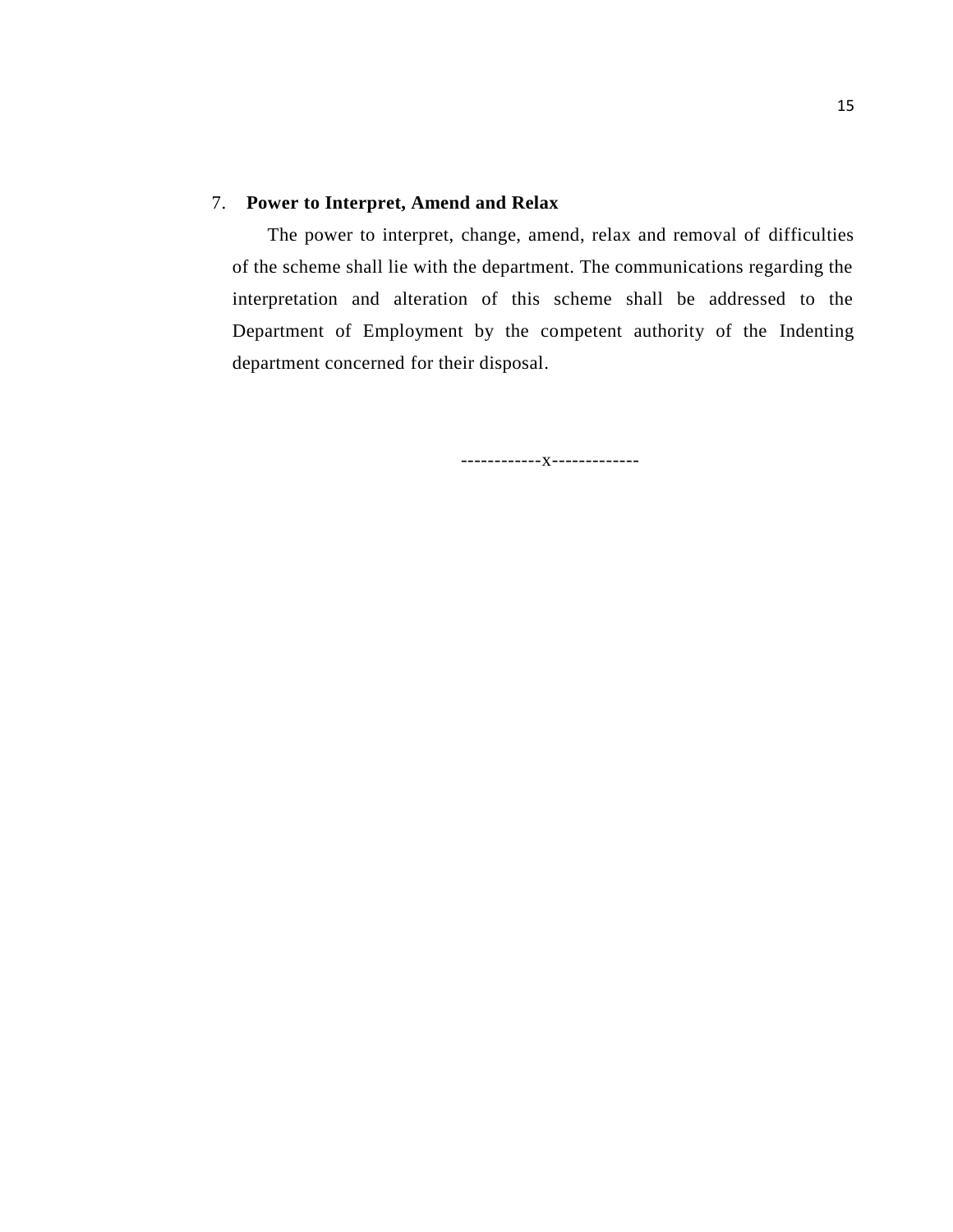# Annexure-I

|                | <b>Sectors</b>           | <b>Sub-Sector/Trades</b>        |                                                                                |  |  |                                 |                        |
|----------------|--------------------------|---------------------------------|--------------------------------------------------------------------------------|--|--|---------------------------------|------------------------|
| $\mathbf{1}$   | Agriculture<br>$\&$      | 1. Farm Machinery               | 16. Apiculture                                                                 |  |  |                                 |                        |
|                | <b>Allied Activities</b> | 2. Animal Husbandry             | 17. Minor Forest Product processing and                                        |  |  |                                 |                        |
|                |                          | 3. Farm Mechanization           | value addition,                                                                |  |  |                                 |                        |
|                |                          | 4. Precision farming            | 18. Natural Fiber product processing and<br>value addition (Sericulture, Jute, |  |  |                                 |                        |
|                |                          | 5. Fisheries & Allied Sector    | cotton, and diversified Products)                                              |  |  |                                 |                        |
|                |                          | 6. Agriculture                  | 19. Pulses Cultivator                                                          |  |  |                                 |                        |
|                |                          | 7. Plantation                   | 20. Sugar Cane Cultivator                                                      |  |  |                                 |                        |
|                |                          | 8. Horticulture                 | 21. Citrus Fruit Grower                                                        |  |  |                                 |                        |
|                |                          | 9. Floriculture                 | 22. Bulb Crop Cultivator                                                       |  |  |                                 |                        |
|                |                          | 10. Tractor Operator            | 23. Gardener                                                                   |  |  |                                 |                        |
|                |                          | 11. Harvesting Machine Operator | 24. Beekeeper                                                                  |  |  |                                 |                        |
|                |                          | 12. Dairy Worker                | 25. Quality Seed Grower                                                        |  |  |                                 |                        |
|                |                          |                                 |                                                                                |  |  | 13. Broiler Poultry Farm Worker | 26. Green House Fitter |
|                |                          | 14. Hatchery Production Worker  | 27 Veterinary Field Assistant                                                  |  |  |                                 |                        |
|                |                          | 15. Poultry and Allied Sector   | 28 Animal Health Worker                                                        |  |  |                                 |                        |
|                |                          |                                 | 29. Solar Pump Technician                                                      |  |  |                                 |                        |
| $\overline{2}$ | Textile Apparel<br>$\&$  | 1. Garment Manufacturing        | 13. Weaving                                                                    |  |  |                                 |                        |
|                | Allied                   | 2. Fashion Design.              | 14. Knitting & Processing for Cotton,                                          |  |  |                                 |                        |
|                |                          | 3. Garment making               | 15. Other Manmade & Synthetic Fibers                                           |  |  |                                 |                        |
|                |                          | 4. Handloom                     | 16. Sewing Machine Operator                                                    |  |  |                                 |                        |
|                |                          | 5. Brassware                    | 17. Fabric Checker                                                             |  |  |                                 |                        |
|                |                          | 6. Khadi                        | 18. Measurement Checker                                                        |  |  |                                 |                        |
|                |                          | 7. Carpet                       | 19. Sampling Tailor                                                            |  |  |                                 |                        |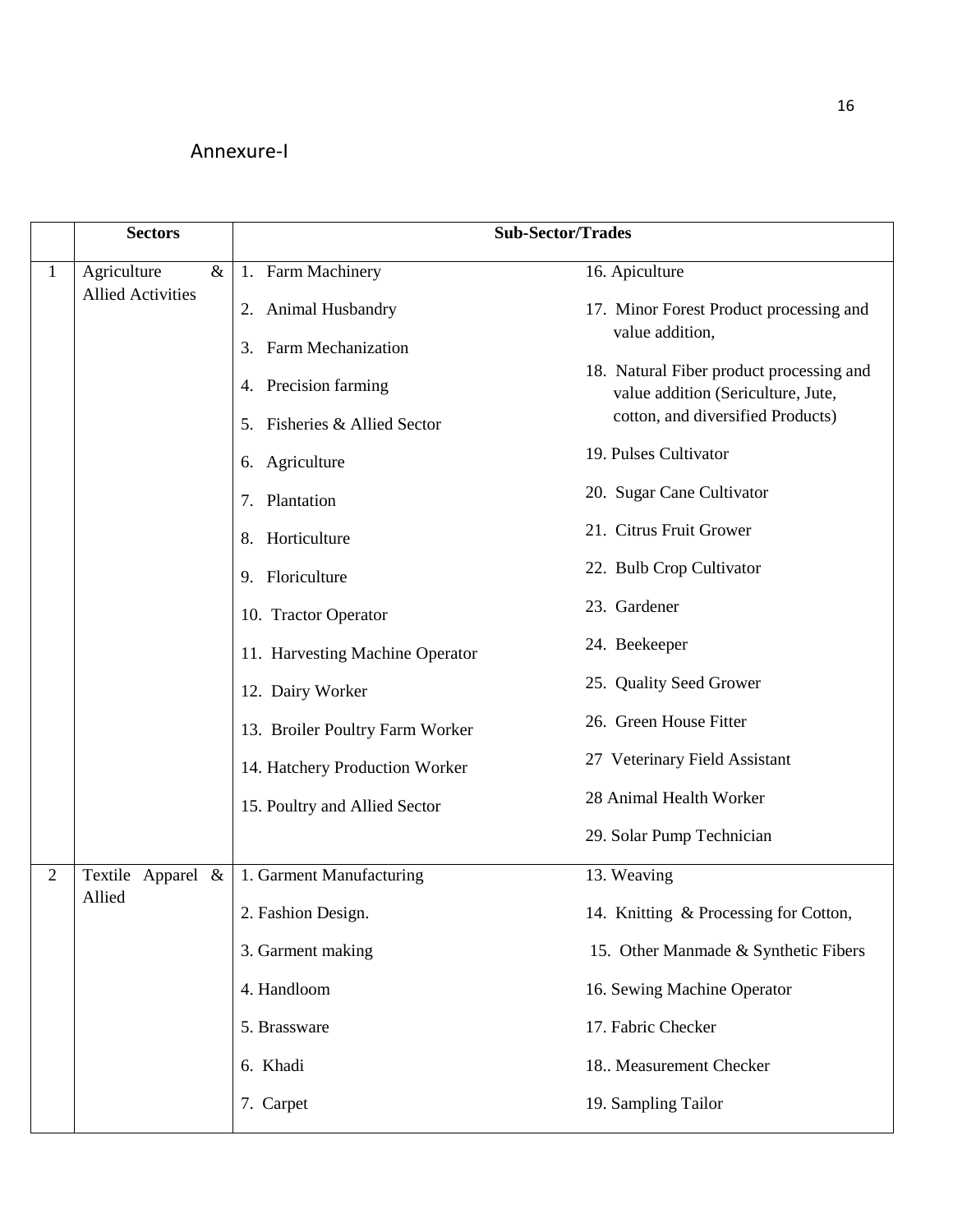|                |                                   | 8. Handicrafts                       | 20. Hand Embroider                                |
|----------------|-----------------------------------|--------------------------------------|---------------------------------------------------|
|                |                                   | 9. Handmade Paper and Paper Products | 21. Garment Cutter-CAM                            |
|                |                                   | 10. Home décor art                   | 22. Quality Assessor                              |
|                |                                   | 11. Ceramic Painting                 | 23. Specialized Sewing Machine Operator           |
|                |                                   | 12. Spinning                         | 24. Sampling Coordinator                          |
|                |                                   |                                      |                                                   |
| 3              | Automotive                        | 1. Manufacturing                     | 8. Maintenance Technician                         |
|                |                                   | 2. Automotive Repair                 | 9. Auto Body Technician                           |
|                |                                   | 3. Auto Component Assembly Fitter    | 10. Washer                                        |
|                |                                   | 4. Machining Assistant               | 11. Welding Technician                            |
|                |                                   | 5. Parts Picker                      | 12. Automotive Sales                              |
|                |                                   | 6. Press Shop Helper                 | 13. Repair Painter - Auto Body                    |
|                |                                   | 7. Quality Control Inspector         | 14. Service Technician                            |
| $\overline{4}$ | Banking,<br>Finance               | 1. Banking Services                  | 10. Debt Recovery Agent                           |
|                | and<br>Insurance<br>Sector (BFSI) | 2. Accounting Services               | 11. Accounts Executive (Recording &<br>Reporting) |
|                |                                   | 3. Insurance Services                |                                                   |
|                |                                   |                                      | 12. Accounts Executive (Receivables &             |
|                |                                   | 4. Mutual Fund Agent                 | Payables)                                         |
|                |                                   | 5. Equity Dealer                     | 13. Accounts Executive (Payrolls)                 |
|                |                                   | 6. Business Correspondent            | 14. Accounts Executive (Statutory                 |
|                |                                   | 7. Loan-approval Officer             | Compliance)                                       |
|                |                                   | 8. Life Insurance Agent              |                                                   |
|                |                                   | 9. Small & Medium Enterprise Officer |                                                   |
|                |                                   | (SME Officer)                        |                                                   |
| 5              | Construction<br>$\&$              | 1. Construction Equipment Operator   | 13. Helper Electrician                            |
|                | <b>Allied Activities</b>          | 2. Fabrication                       | 14. Helper Painter & Decorator                    |
|                |                                   | 3. Plumbing                          | 15. Helper Laboratory & Field Technician          |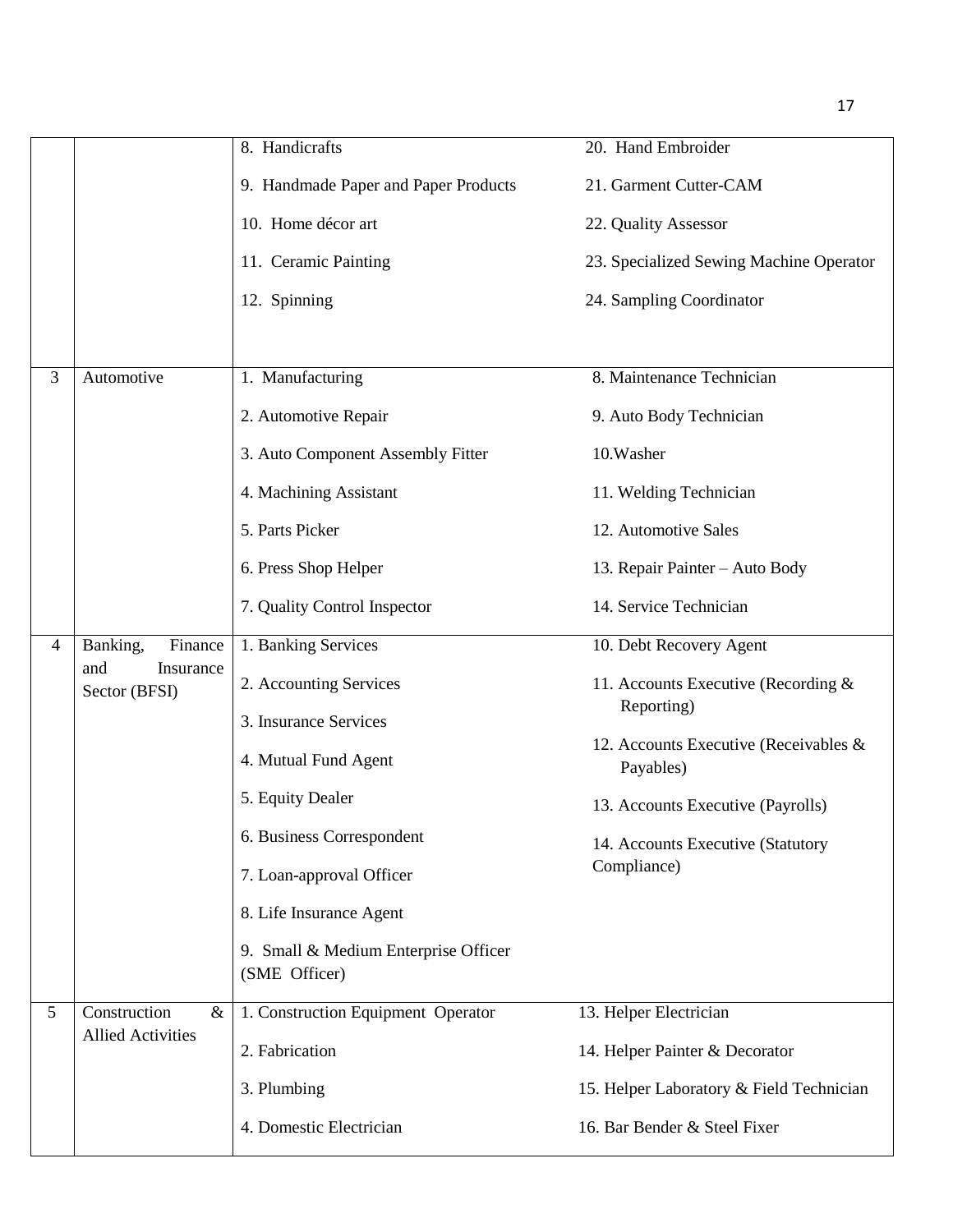|                |                     | 5. Industrial Electrician                  | 17 Reinforcement Fitter                                              |
|----------------|---------------------|--------------------------------------------|----------------------------------------------------------------------|
|                |                     | 6. Paint                                   | 18. Assistant Electrician                                            |
|                |                     | 7. Wood Works                              | 19. Assistant Plumber                                                |
|                |                     | 8. Bamboo Fabrication                      | 19. Plumber Masson                                                   |
|                |                     | 9. Carpentry                               | 20. Plumber (Maintenance & Serving)                                  |
|                |                     | 10. Masson General                         | 21. Plumber General (Helper)                                         |
|                |                     | 11. Masson Tiling                          | 22. Plumber Welding Assistant                                        |
|                |                     | 12. Masson Concrete                        | 23. Plumber Products & Sales                                         |
|                |                     |                                            |                                                                      |
| 6              | Electronics<br>$\&$ | 1. Electronics System Design               | 5. Telecom Service Provider                                          |
|                | Telecommunication   | 2. Refrigeration and Air Conditioning      | 6. Handset Sales & Service                                           |
|                |                     | 3. Consumer Electronics - Sales & Service  | 7. Customer Care Executive (Repair<br>Centre)                        |
|                |                     | 4. Network & Infrastructure Management     | 8. Optical Fiber Splicer                                             |
|                |                     |                                            | 9. Optical Fiber Technician                                          |
|                |                     |                                            | 10. Tower Technician                                                 |
|                |                     |                                            | 11. Field Maintenance Engineer\                                      |
| $\overline{7}$ | Food Processing     | 1. Dairy Products                          | 8. Sweets & Confectionery                                            |
|                | Industries          | 2. Fruit & Vegetable Products              | 9. Bread & Bakery                                                    |
|                |                     | 3. Cereals & Cereal Products               | 10. Spices & Condiments                                              |
|                |                     | 4. Food Grain                              | 11. Beverage                                                         |
|                |                     | 5. Edible Oil & Fats                       | 12. Aerated Water & Soft Drinks                                      |
|                |                     | 6. Meat & Meat Products                    | 13. Packaging of food products                                       |
|                |                     | 7. Fish & Fish Products                    | 14. Pickles                                                          |
| 8              | Healthcare          | 1. Medical and Nursing Healthcare          | 6. Preventive Healthcare (including Nutrition<br>& Health Education) |
|                |                     | 2. Machine Technician<br>3. Lab Technician | 7. Allied Healthcare                                                 |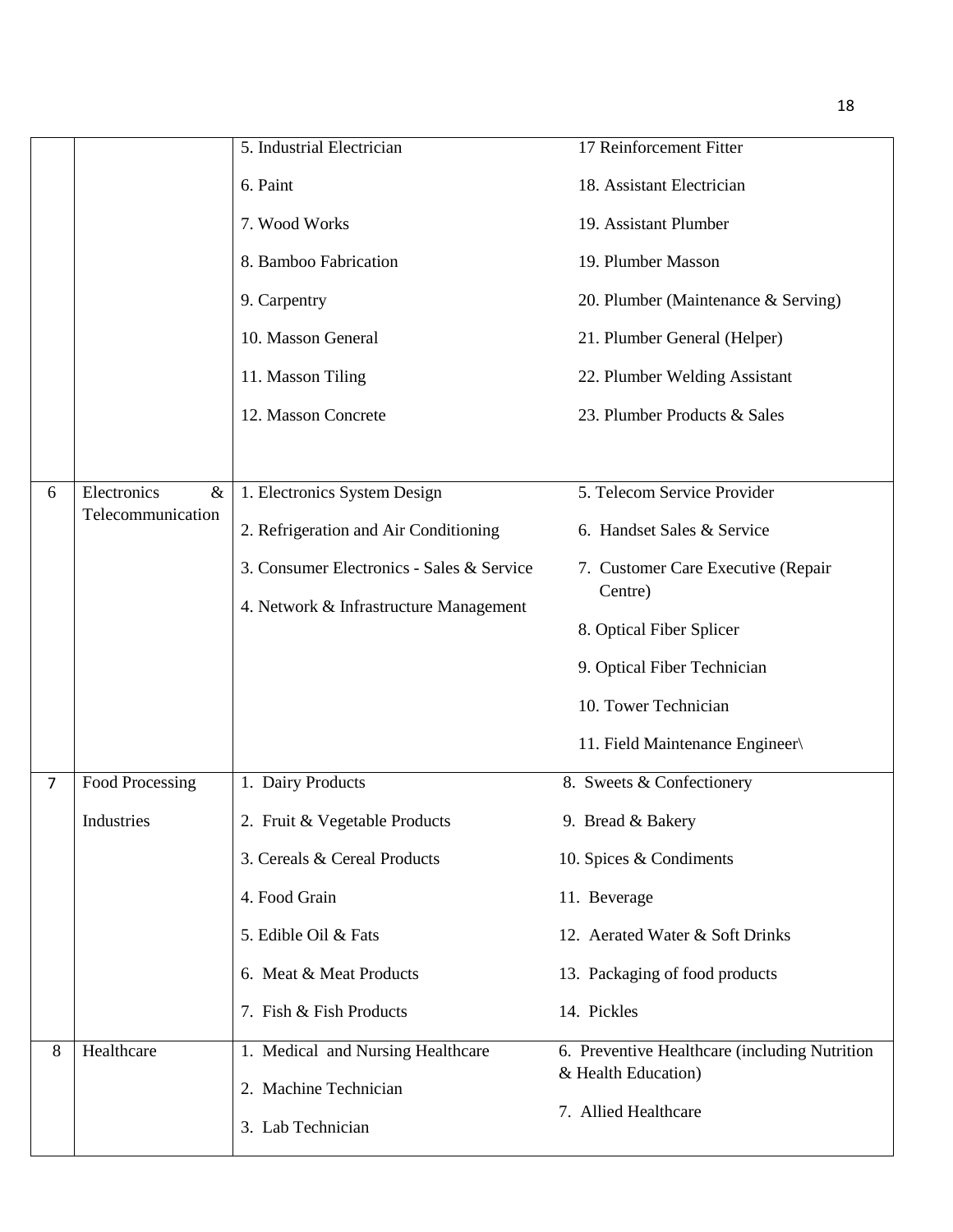|    |                   | 4. Community Healthcare                  | 8. Geriatric Healthcare                  |
|----|-------------------|------------------------------------------|------------------------------------------|
|    |                   | 5. Community Healthcare-Assistants       | 9. Health Counselor                      |
| 9  | IT-ITeS           | 1. Information and Communication         | 3. Customer Care Executive (Call Centre) |
|    |                   | Technology                               | 4. Junior Data Associate                 |
|    |                   | 2. ICT Technician                        |                                          |
| 10 | Logistics<br>$\&$ | 1. Courier & Logistics                   | 7. Receiving Assistant                   |
|    | Transportation    | 2. Warehouse Picker                      | 8. Loading Supervisor                    |
|    |                   | 3. Knitting & Labeling                   | 9. Consignment Booking Assistant         |
|    |                   | 4. Warehouse Packer                      | 10. Consignment Tracking Executive       |
|    |                   | 5. Loader/Unloader                       | 11. Mail Handler                         |
|    |                   | 6. Warehouse Supervisor                  | 12. Courier Sorter                       |
| 11 | Retail            | 1. Store Operation                       | 4. Cashier                               |
|    |                   | 2. Retail Services                       | 5. Store Operator Assistant              |
|    |                   | 3. Fast Moving Consumer Goods (FMCG)     | 6. Sales Associate                       |
| 12 | Sports & Physical | 1. Sports & Goods Manufacture            | 3. Fitness Trainer                       |
|    | Education         | 2. Sports service - Gym Instructor, Yoga | 4. Lifeguard                             |
|    |                   | Instructor & other sports Instructor     | 5. Sports Masseur                        |
| 13 | Tourism<br>$\&$   | 1. Food Production,                      | 12. Food &Beverage Service               |
|    | Hospitality       |                                          |                                          |
|    |                   | 2. Cooking                               | 13. Housekeeping                         |
|    |                   | 3. Hospitality                           | 14. Travel & Tourism                     |
|    |                   | 4. Food& Beverage Services - Steward     | 15. Home Delivery Boy                    |
|    |                   | 5. Customer Service Executive (Meet &    | 16. Dish Washer                          |
|    |                   | Greet)                                   | 17. Tandoor Chef                         |
|    |                   | 6. Housekeeping Supervisor               | 18. Travel Consultant                    |
|    |                   | 7. Housekeeping Attendant (Manual)       |                                          |
|    |                   |                                          | 19. Ticketing Consultant                 |
|    |                   | 8. Cleaner – Carpet & Chair              | 20. Travel Insurance Executive           |
|    |                   | 9. Cleaner - Pest Controller             | 21. Visa Assistant Consultant            |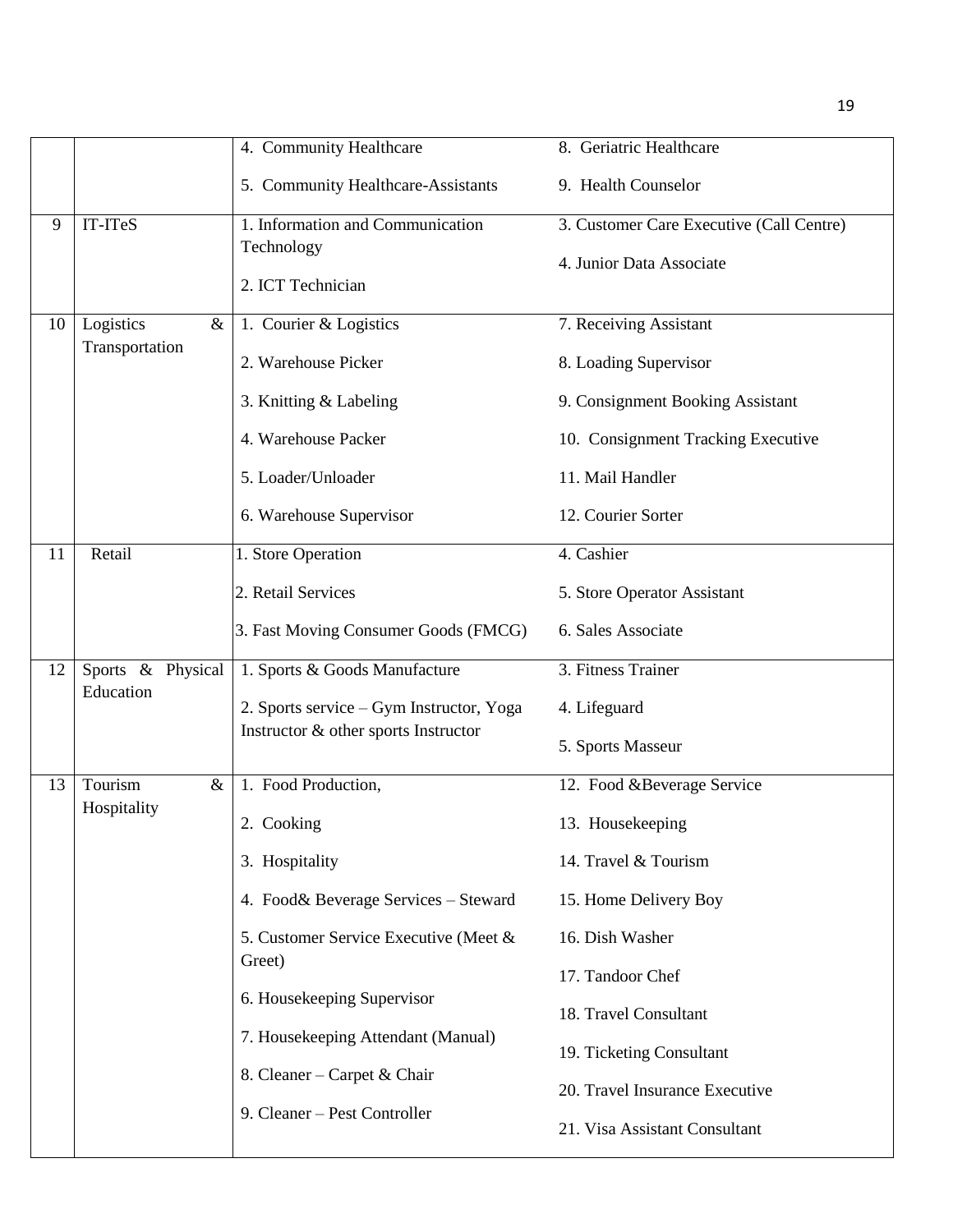|    |                                                   | 10. Kitchen Stewards               | 22. Food & Beverage Stewards              |
|----|---------------------------------------------------|------------------------------------|-------------------------------------------|
|    |                                                   | 11. Bell Boy                       |                                           |
| 14 | Green Skills                                      | 1. Renewable energy                | 3. Green Retail                           |
|    |                                                   | 2. Rain Water Harvesting,          | 4. Allied green skills                    |
| 15 | Other Sectors such                                | 1. Spa and Wellness                | 11. Beauty Advisor                        |
|    | $\&$<br><b>Beauty</b><br>as<br>Wellness, Security | 2. Beauty Culture & Hair Dressing, | 12. Décor Art-Mehandi                     |
|    | etc.                                              | 3. Naturopathy                     | 13. Fire & Safety Engineering             |
|    |                                                   | 4. Assistant Spa Therapist         | 14. Security Services                     |
|    |                                                   | 5. Spa Therapist                   | 15. Unarmed Security Guard                |
|    |                                                   | 6. Pedicurist & Manicurist         | 16. Armed Security Guard                  |
|    |                                                   | 7. Assistant Nail Technician       | 17. CCTV Supervisor                       |
|    |                                                   | 8. Hair Stylist                    | 18. Technical Helper Distribution – Power |
|    |                                                   | 9. Assistant Beauty Therapist      | 19. Helper-Power System Transmission      |
|    |                                                   | 10. Beauty Therapist               |                                           |